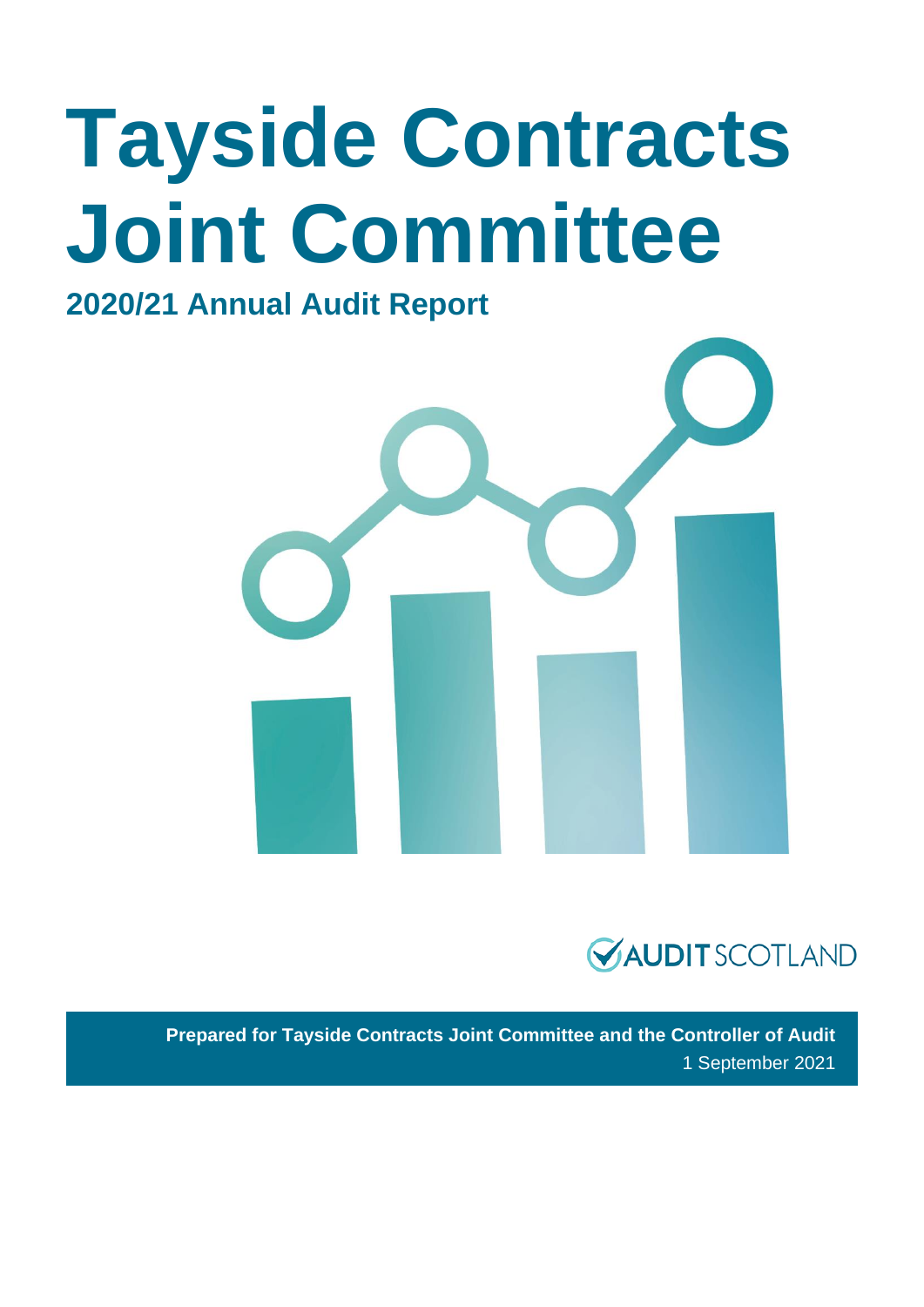## **Contents**

| Key messages                                    | 3  |
|-------------------------------------------------|----|
| <b>Introduction</b>                             | 5  |
| 1. Audit of 2020/21 annual accounts             | 7  |
| 2. Financial management                         | 13 |
| 3. Financial sustainability                     | 17 |
| 4. Governance and transparency                  | 19 |
| 5. Value for money                              | 23 |
| Appendix 1. Action plan 2020/21                 | 25 |
| Appendix 2. Significant audit risks             | 28 |
| Appendix 3. Summary of 2020/21 national reports | 32 |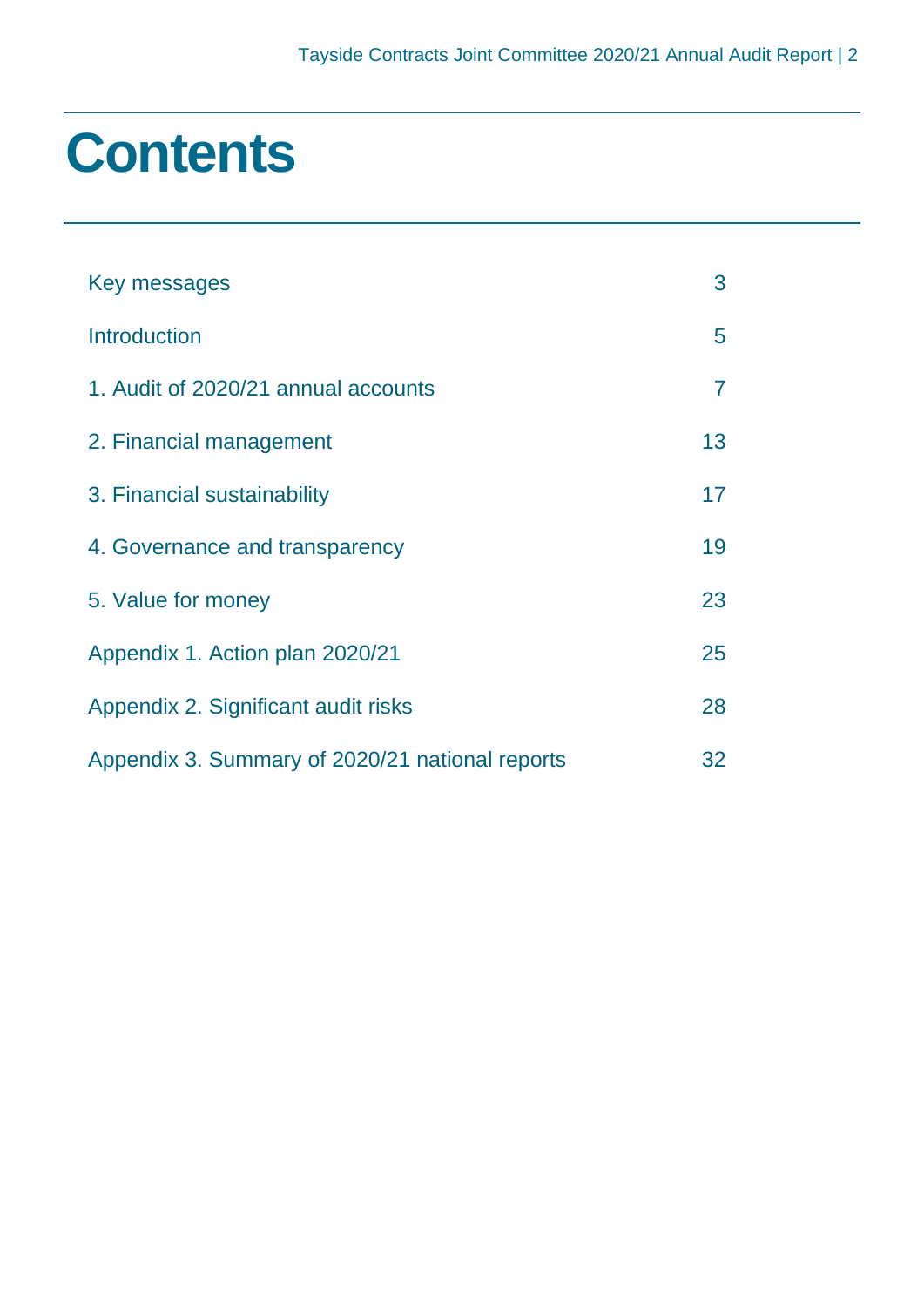## <span id="page-2-0"></span>**Key messages**

#### **2020/21 annual report and accounts**

- **1** The financial statements of Tayside Contracts give a true and fair view of its financial position for the year ended 31 March 2021.
- **2** The audited part of the remuneration report, management commentary and annual governance statement are consistent with the financial statements and prepared in accordance with relevant regulations and guidance.
- **3** The Construction and Facilities divisions failed to achieve a break-even position over the three-year period from 2018/19 to 2020/21 due to the inclusion of IAS 19 pension costs. This has been highlighted in a 'failure to achieve a prescribed financial objective' paragraph in our audit opinion.

### **Financial management and sustainability**

- **4** Covid-19 has had a significant impact on the operation of the organisation since March 2020 and financial support from the constituent councils was required during 2020/21. However, actual financial performance for the year exceeded initial expectations and resulted in a trading surplus of £1.993 million.
- **5** The ongoing financial impact of the Covid-19 pandemic will place additional pressure on the budget of Tayside Contracts in future years. Tayside Contracts and the constituent councils should continue to work together to identify savings and efficiencies that can be delivered across all activities undertaken by the organisation. This will ensure a coordinated approach that delivers benefits for all three councils and the public purse.

#### **Governance and transparency**

- **6** Overall, Tayside Contracts has appropriate and effective governance arrangements in place to support scrutiny of decision-making, although we noted weaknesses in the operation of the budget monitoring and reporting arrangements during 2020/21.
- **7** The Covid-19 pandemic has impacted on the operation of the governance arrangements since March 2020 but we have concluded that the revised arrangements are appropriate and continue to support good governance and transparency.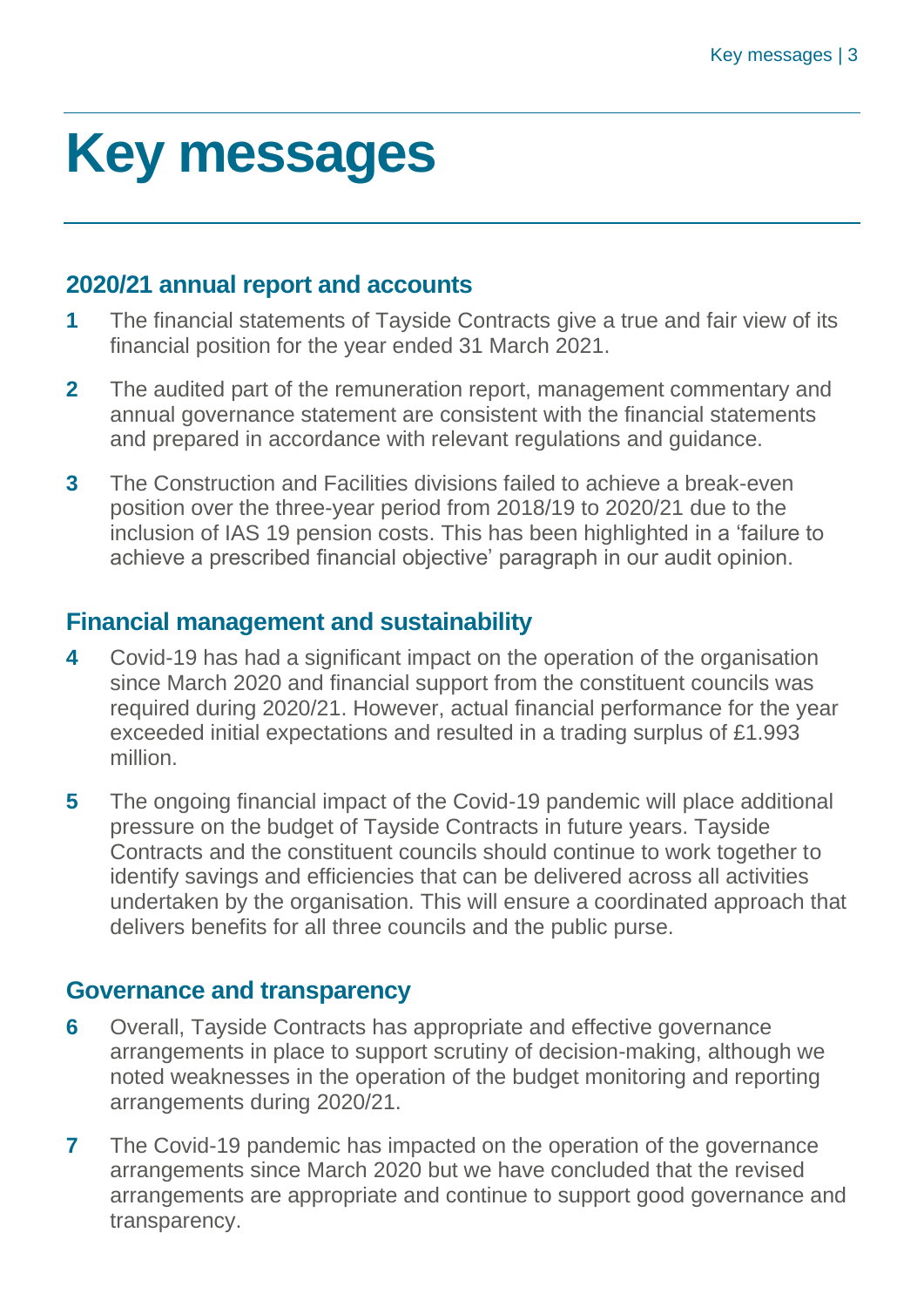#### **Value for money**

- **8** Tayside Contracts new business plan was approved by the Joint Committee in March 2021 and identifies actions across five strategic themes to deliver the organisation's vision over the next three years.
- **9** Performance monitoring and reporting has continued throughout 2020/21 and shows that the performance of the organisation during the year was adversely impacted by Covid-19.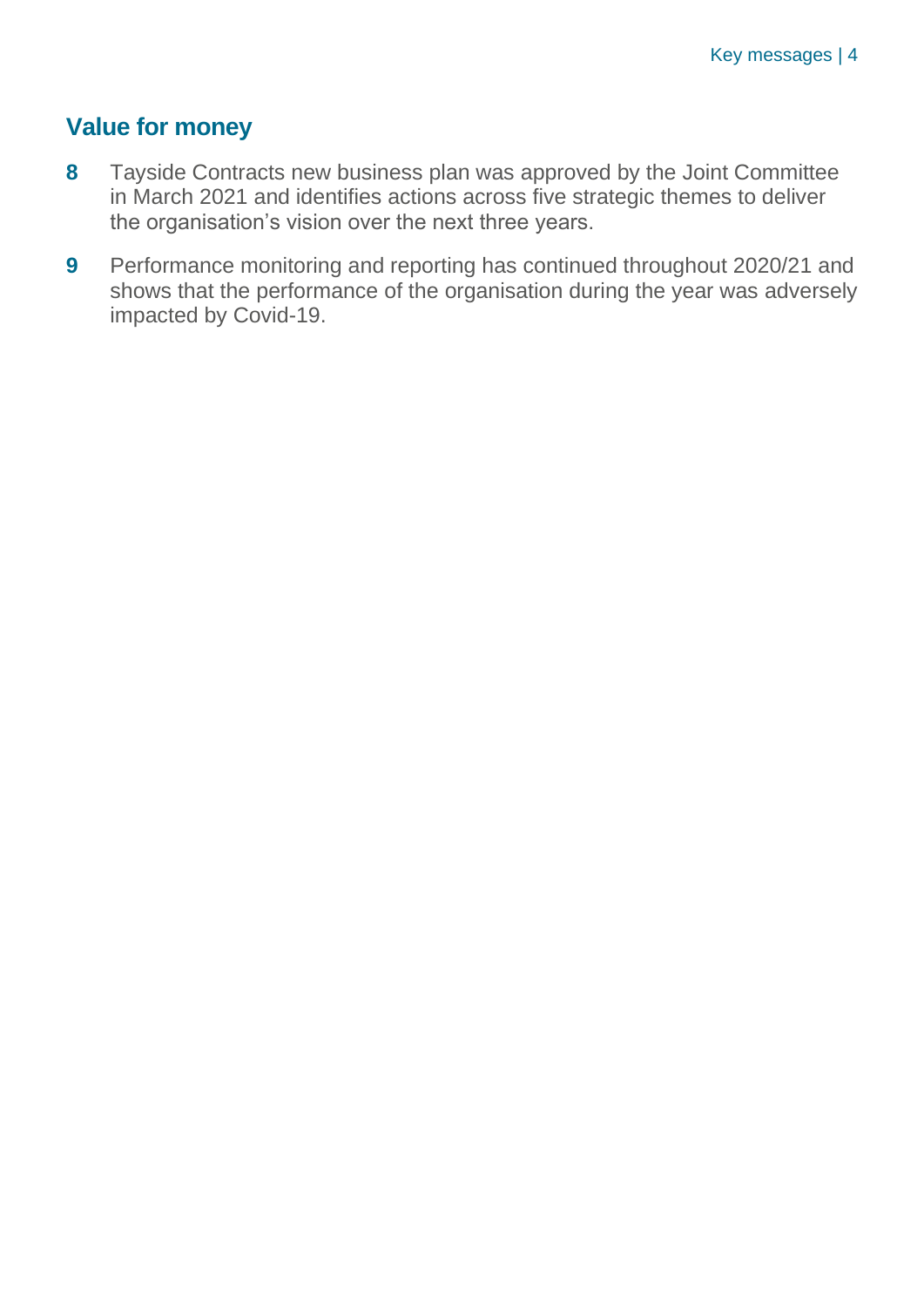## <span id="page-4-0"></span>**Introduction**

**1.** This report summarises the findings from our 2020/21 audit of the Tayside Contracts Joint Committee (Tayside Contracts).

**2.** We aim to add value to the Tayside Contracts through the audit by:

- identifying and providing insight on significant risks, and making clear and relevant recommendations for improvements
- reporting our findings and conclusions in public
- sharing intelligence and good practice through our national reports [\(Appendix 3\)](#page-31-0) and good practice guides
- providing clear and focused conclusions on the appropriateness, effectiveness and impact of corporate governance, performance management arrangements and financial sustainability.

#### **Scope of our audit**

**3.** The scope of our audit was set out in our Annual Audit Plan presented to the March meeting of the Joint Committee. This report comprises the findings from:

- the audit of Tayside Contracts 2020/21 annual accounts
- a review of Tayside Contracts key financial systems
- our consideration of the four wider audit dimensions of public sector audit (financial management, financial sustainability, governance and transparency, and value for money) as set out in the [Code of Audit](http://www.audit-scotland.gov.uk/report/code-of-audit-practice-2016)  [Practice 2016.](http://www.audit-scotland.gov.uk/report/code-of-audit-practice-2016)

#### **Impact of Covid-19**

**4.** The global coronavirus pandemic has impacted all public sector organisations since March 2020 and has had a considerable impact on Tayside Contracts operations during 2020/21. This had significant implications on the organisation's ability to generate income during the year, particularly within the facilities division. Known risks related to the pandemic were included in our plan, and we have adapted our audit work during the year to address any new risks that have emerged.

#### **Auditor Independence**

**5.** Auditors appointed by the Accounts Commission must comply with the Code of Audit Practice and relevant supporting guidance. When auditing the financial statements auditors must comply with professional standards issued by the Financial Reporting Council and those of the professional accountancy bodies.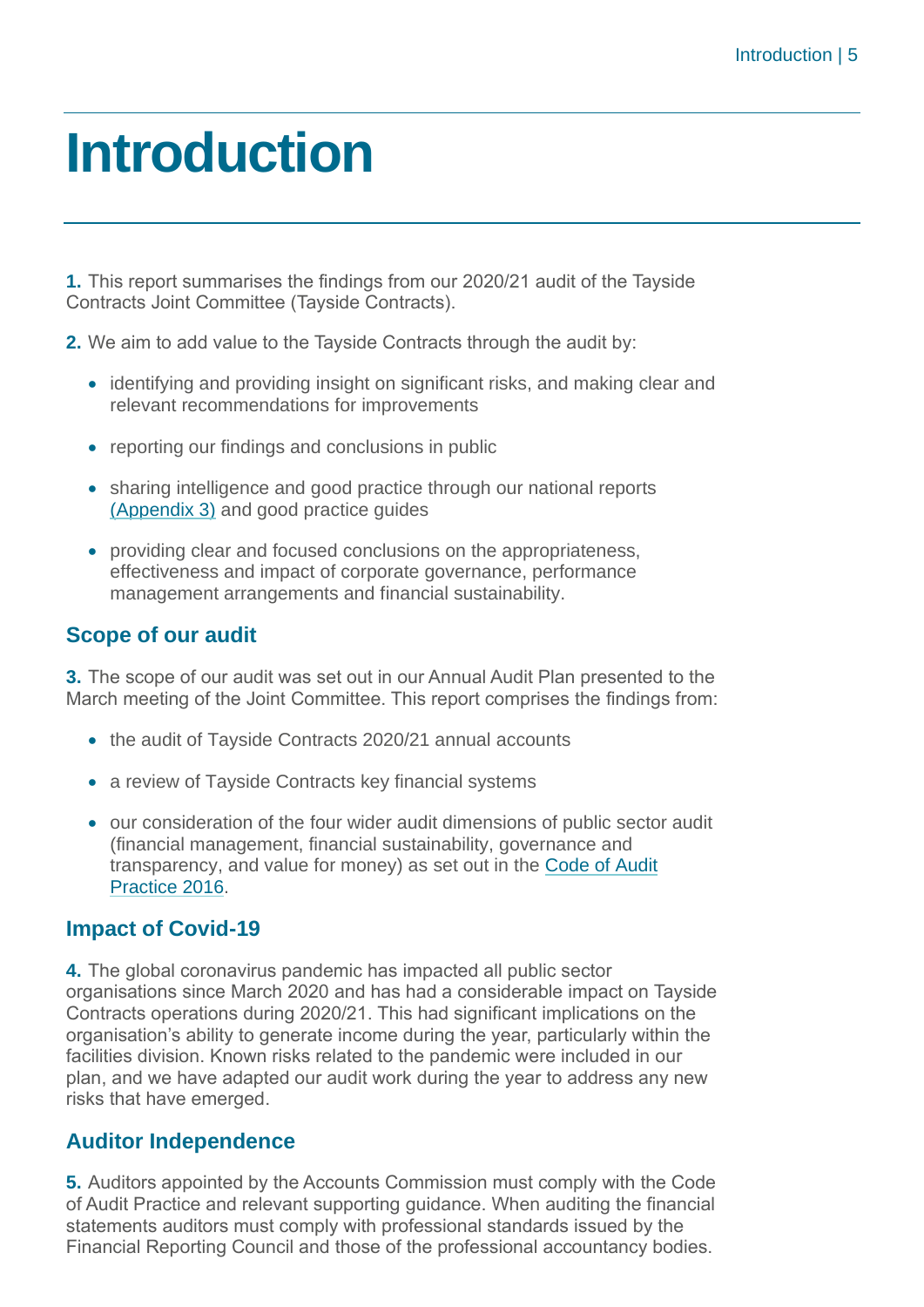**6.** We can confirm that we comply with the Financial Reporting Council's Ethical Standard. We can also confirm that we have not undertaken any non-audit related services and therefore the 2020/21 audit fee of £40,030, as set out in our Annual Audit Plan, remains unchanged. We are not aware of any relationships that could compromise our objectivity and independence.

#### **Responsibilities and reporting**

**7.** Tayside Contracts has responsibility for ensuring the proper financial stewardship of public funds. This includes preparing annual accounts that are in accordance with proper accounting practices.

**8.** Tayside Contracts is also responsible for compliance with legislation, and putting arrangements in place for governance, propriety and regularity that enable it to successfully deliver its objectives.

**9.** Our responsibilities as the independent auditor appointed by the Accounts Commission are established by the Local Government in Scotland Act 1973, the [Code of Audit Practice 2016,](https://www.audit-scotland.gov.uk/report/code-of-audit-practice-2016) International Standards on Auditing in the UK, and supplementary quidance.

**10.** As public sector auditors we give independent opinions on the annual accounts. We also review and conclude on the effectiveness of Tayside Contracts' performance management arrangements, the suitability and effectiveness of corporate governance arrangements, and the financial position and financial sustainability of the organisation.

**11.** Further details of the respective responsibilities of management and the auditor can be found in the [Code of Audit Practice 2016.](https://www.audit-scotland.gov.uk/report/code-of-audit-practice-2016)

**12.** This report raises matters from our audit of the annual accounts and consideration of the audit dimensions. Weaknesses or risks identified are only those which have come to our attention during our normal audit work and may not be all that exist. Communicating these does not absolve management from its responsibility to address the issues we raise and to maintain adequate systems of control.

**13.** An agreed action plan setting out specific recommendations, responsible officers and dates for implementation is included at [Appendix 1.](#page-24-0)

**14.** This report is addressed to both Tayside Contracts Joint Committee and the Controller of Audit and will be published on Audit Scotland's website: [www.audit-scotland.gov.uk](http://www.audit-scotland.gov.uk/)

#### **Acknowledgement**

**15.** We would like to thank the management and staff of Tayside Contracts for their cooperation and assistance during the audit.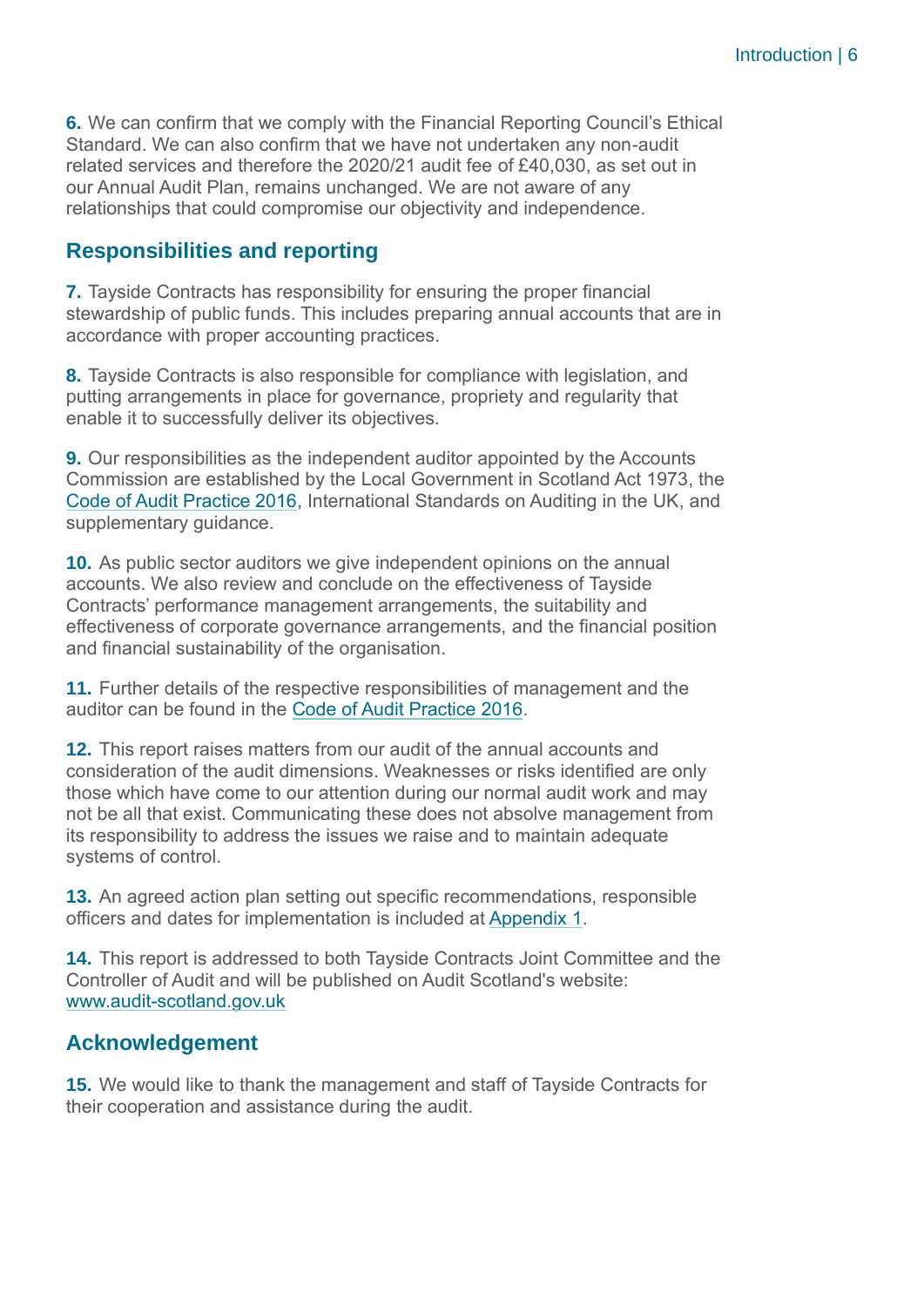### <span id="page-6-0"></span>**1. Audit of 2020/21 annual accounts**

The annual accounts are the principal means of an organisation accounting for the stewardship of resources and performance in using those resources

#### **Main judgements**

The financial statements of Tayside Contracts give a true and fair view of its financial position for the year ended 31 March 2021.

The audited part of the remuneration report, management commentary and annual governance statement are consistent with the financial statements and prepared in accordance with relevant regulations and guidance.

The Construction and Facilities divisions failed to achieve a break-even position over the three-year period from 2018/19 to 2020/21 due to the inclusion of IAS 19 pension costs. This has been highlighted in a 'failure to achieve a prescribed financial objective' paragraph in our audit opinion.

#### **The financial statements of Tayside Contracts give a true and fair view of its financial position for the year ended 31 March 2021**

**16.** The accounts of Tayside Contracts for the year ended 31 March 2021 were approved by the Joint Committee on 30 August 2021, and certified by the appointed auditor on 1 September 2021. We reported within our independent auditor's report our opinion that:

- the financial statements give a true and fair view and were properly prepared in accordance with the financial reporting framework
- the audited part of the remuneration report, management commentary and the annual governance statement were consistent with the financial statements and properly prepared in accordance with the relevant regulations and guidance.

**17.** We have nothing to report in respect of misstatements in the information accompanying the financial statements, the adequacy of accounting records, or the information and explanations we received during the audit.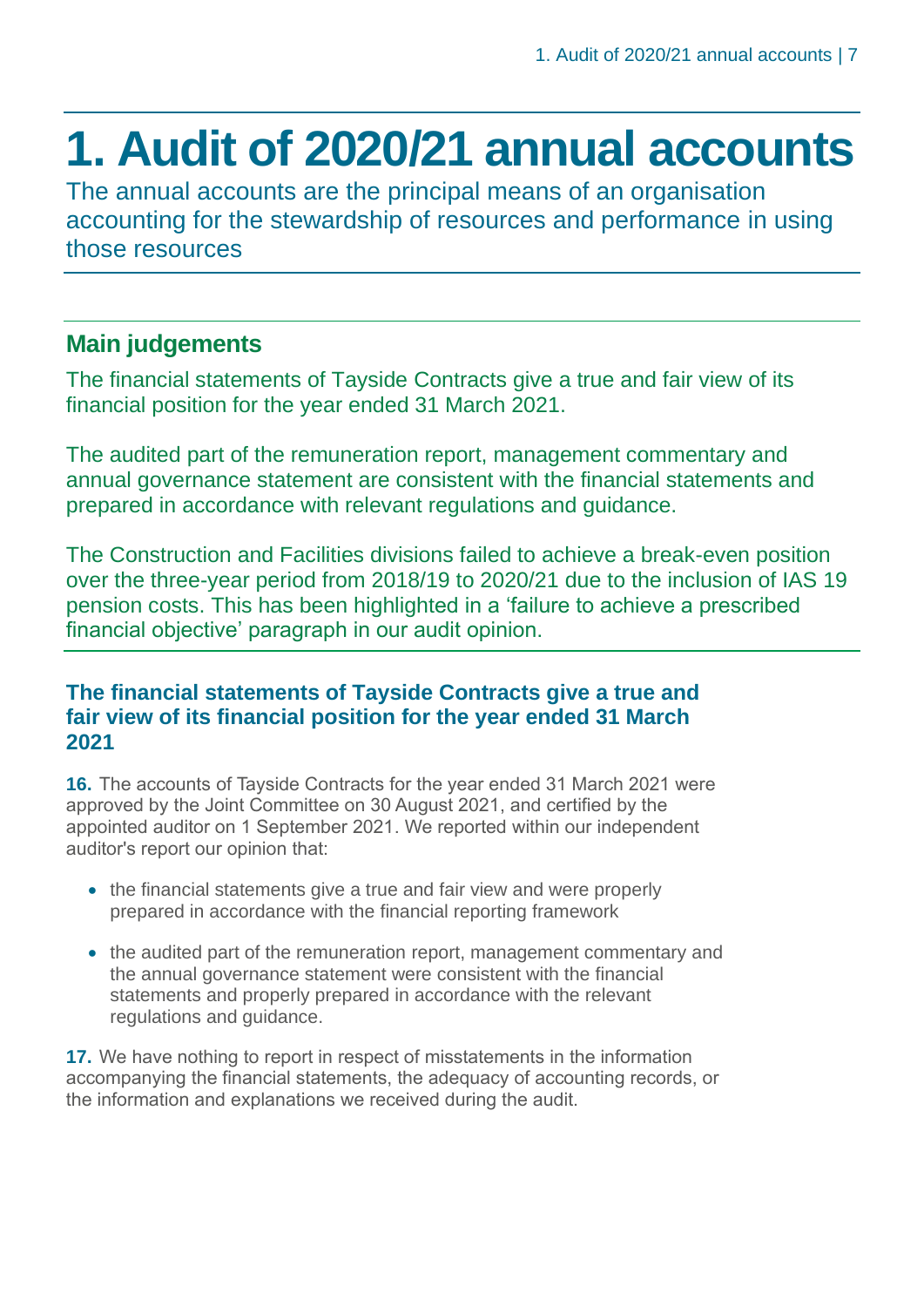#### **The Construction and Facilities services division failed to achieve a break-even position over the three-year period from 2018/19 to 2020/21 due to the inclusion of IAS 19 pension costs**

**18.** Tayside Contracts has a duty under section 10 of the Local Government in Scotland Act 2003 to conduct each of its significant trading operations so that income is not less than expenditure over each three-year period. Due to the inclusion of IAS 19 pension costs, the Construction and Facilities Services divisions failed to achieve this prescribed financial objective over the three-year period 2018/19 to 2020/21. This has been highlighted in a 'failure to achieve a prescribed financial objective' paragraph in our independent auditor's report.

#### **The audit of the 2020/21 annual accounts was completed in line with the original timetable**

<span id="page-7-0"></span>**19.** We received the unaudited annual accounts on 21 June 2021 in line with the agreed timetable. The accounts and working papers presented for audit were of an acceptable standard but a number of revisions to the accounts were required as a result of the audit. Management and finance staff provided good support to the team during the audit process which helped ensure that the final accounts audit was completed in line with the original timetable.

#### **Recommendation 1**

To ensure that the extent of issues with the annual accounts presented for audit is minimised in future years, management should introduce additional quality controls and supervisory checks as part of the accounts preparation process.

#### **The inspection notice was placed in accordance with the required regulations and no objections were raised to the 2020/21 annual accounts**

**20.** Regulation 9 of the [Local Authority Accounts \(Scotland\) Regulations 2014](https://www.legislation.gov.uk/ssi/2014/200/pdfs/ssi_20140200_en.pdf) requires a local authority to give public notice on its website by 17 June (at the latest) of the right to inspect its annual accounts. The specified date should be at least 14 days after the notice is published, but cannot be later than 1 July, and the inspection period should last for 15 working days from the date specified in the notice. As part of the audit we confirmed that the 2020/21 annual accounts inspection notice was placed on the Tayside Contracts website in accordance with the regulations.

**21.** The regulations also require a local authority to give the right of interested persons to inspect and object to its accounts, as provided for by section 101 (rights of interested persons to inspect and copy documents and to object to accounts) (11) of the 1974 Act. No objections were raised to the 2020/21 annual accounts.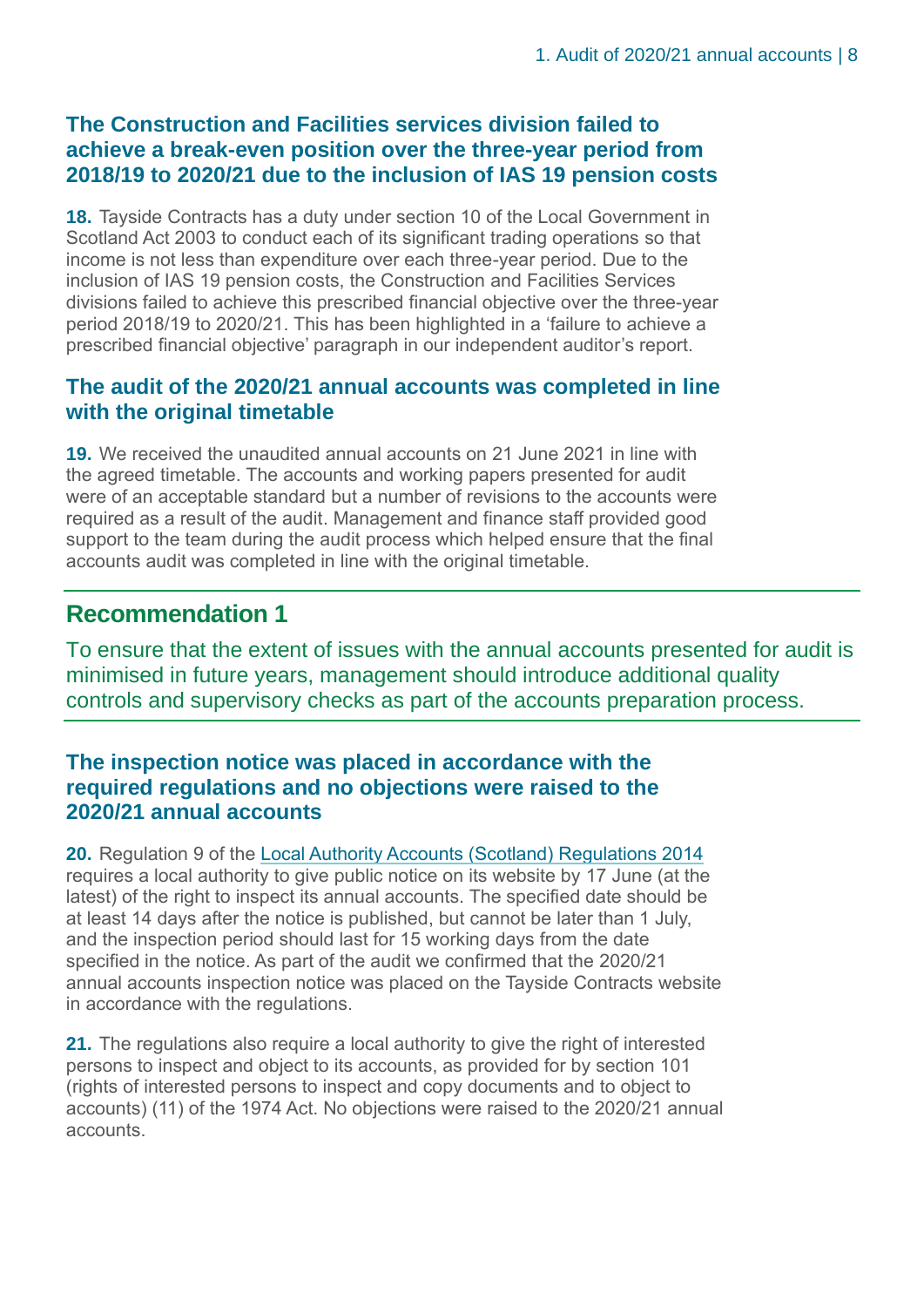#### **Our audit approach and testing reflected the calculated materiality levels**

**22.** Materiality can be defined as the maximum amount by which auditors believe the financial statements could be misstated and still not be expected to affect the perceptions and decisions of users of the annual accounts. The assessment of what is material is a matter of professional judgement. A misstatement or omission, which would not normally be regarded as material by value, may be important for other reasons (for example, an item contrary to law). In forming our opinion on the financial statements, we assess the materiality of uncorrected misstatements, both individually and collectively.

**23.** Our initial assessment of materiality for the financial statements was undertaken during the planning phase of the audit and was based on the gross expenditure reported in the 2019/20 audited annual accounts. These materiality levels were reported in our Annual Audit Plan presented to the Joint Committee in March 2021.

**24.** On receipt of the unaudited 2020/21 annual accounts we recalculated our materiality levels based on the actual gross expenditure for the year ended 31 March 2021. We concluded that there was no significant impact on the audit approach of the recalculated materiality levels. Our final materiality levels are summarised in [Exhibit](#page-8-0) 1.

#### <span id="page-8-0"></span>**Exhibit 1 Materiality values**

| <b>Materiality level</b>                                                                                                                                                                                                                                                                                                                                                  | <b>Amount</b>  |
|---------------------------------------------------------------------------------------------------------------------------------------------------------------------------------------------------------------------------------------------------------------------------------------------------------------------------------------------------------------------------|----------------|
| <b>Overall materiality:</b> This is the calculated figure we use in assessing<br>the overall impact of audit adjustments on the financial statements. It<br>has been set at 1.5% of gross expenditure for the year ended 31 March<br>2021.                                                                                                                                | £1.171 million |
| <b>Performance materiality:</b> This acts as a trigger point. If the aggregate<br>of errors identified during the financial statements audit exceeds<br>performance materiality this would indicate that further audit procedures<br>should be considered. Using our professional judgement, we have<br>calculated performance materiality at 60% of overall materiality. | £0.703 million |
| <b>Reporting threshold:</b> We are required to report to those charged with<br>governance on all unadjusted misstatements in excess of the 'reporting<br>threshold' amount. This has been calculated at 4% of overall materiality.                                                                                                                                        | £0.050 million |
| <b>Source: Audit Scotland</b>                                                                                                                                                                                                                                                                                                                                             |                |

#### **Our audit identified and addressed the risks of material misstatement**

**25.** [Appendix 2](#page-27-0) provides our assessment of risks of material misstatement in the annual accounts and any wider audit dimension risks. These risks influenced our overall audit strategy and the allocation of staff resources to the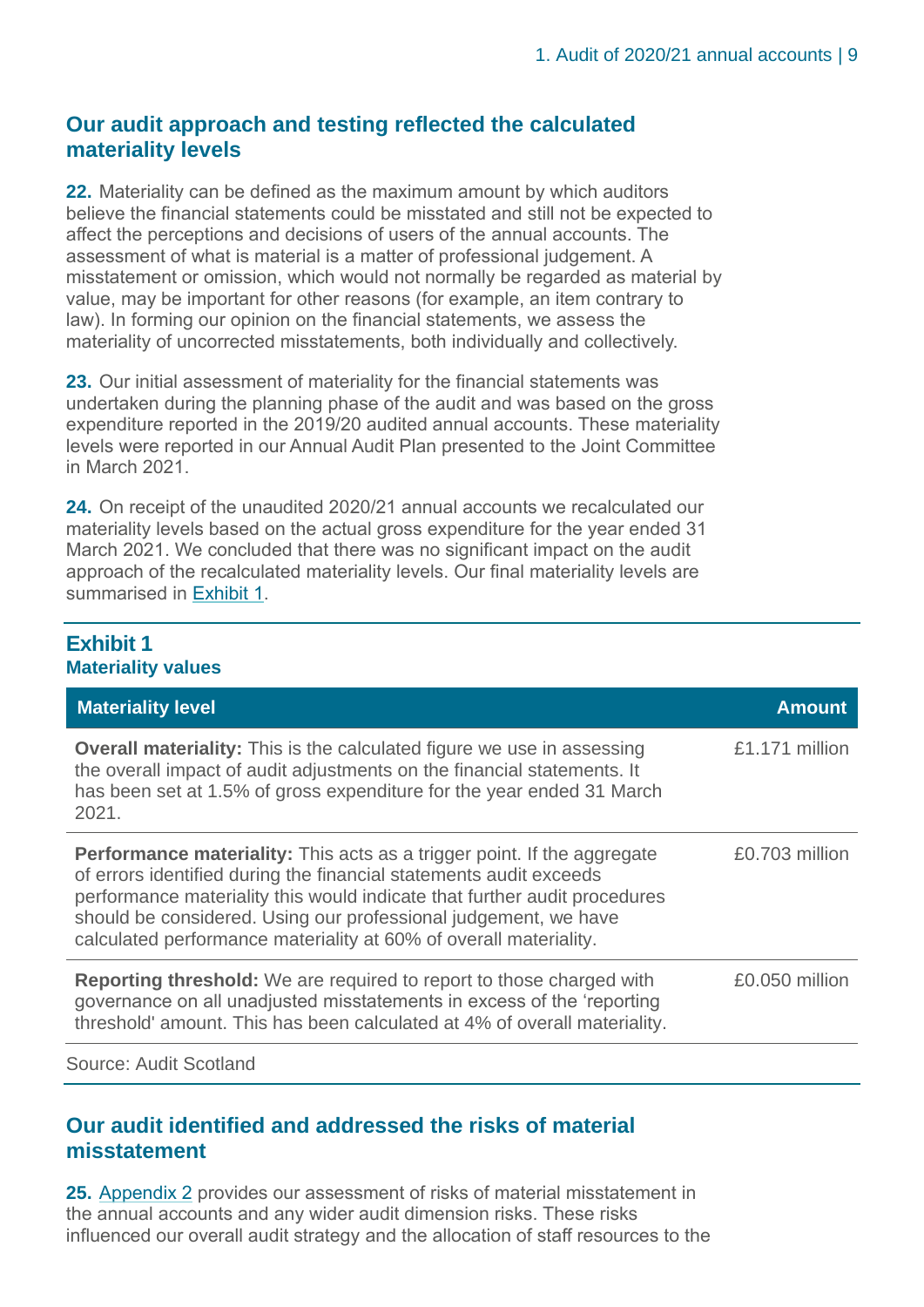audit, and indicate how the efforts of the audit team were directed. The appendix identifies the work we undertook to address these risks and our conclusions from this work.

#### **We reported the significant findings from the audit to those charged with governance prior to the annual accounts being approved and certified**

**26.** International Standard on Auditing (UK) 260 requires us to communicate significant findings from the audit to those charged with governance, including our view about the qualitative aspects of the body's accounting practices.

<span id="page-9-0"></span>**27.** The significant findings are summarised in [Exhibit](#page-9-0) 2. Our audit also identified a number of presentational and disclosure issues which were discussed with management. These were all adjusted and reflected in the audited accounts but none were significant enough to require to be separately reported under ISA 260.

#### **Exhibit 2**

#### **Significant findings from the audit of financial statements**

**Issue Resolution Resolution** 

| 1. Significant trading operations                                                                                                                                                                                                                                                                                                                                                                                                                                                                                                                                                          | This has been highlighted in a 'failure to                                  |
|--------------------------------------------------------------------------------------------------------------------------------------------------------------------------------------------------------------------------------------------------------------------------------------------------------------------------------------------------------------------------------------------------------------------------------------------------------------------------------------------------------------------------------------------------------------------------------------------|-----------------------------------------------------------------------------|
| Tayside Contracts has a duty under section 10 of<br>the Local Government in Scotland Act 2003 to<br>conduct each of its significant trading operations so<br>that income is not less than expenditure over each<br>three-year period. The two trading divisions,<br><b>Construction and Facilities Services, failed to</b><br>achieve this prescribed financial objective of<br>attaining a breakeven position over the three-year<br>period 2018/19 to 2020/21, due to the inclusion of<br>IAS 19 pension costs. The deficits for the divisions<br>over the 3 years to 31 March 2021 are: | achieve a prescribed financial objective<br>paragraph in our audit opinion. |
|                                                                                                                                                                                                                                                                                                                                                                                                                                                                                                                                                                                            |                                                                             |

- Construction: £3,939 million
- Facilities Services: £10.406 million

#### **2. Retention of distributable surplus / Earmarking of general reserve balance**

At its meeting in June 2021, the Joint Committee approved the retention of £0.274 million of the distributable surplus. This was to be earmarked for the costs associated with backfilling posts for increased annual leave carried forward to 2021/22, due to the Covid-19 pandemic.

As the retention and earmarking of these funds was approved after the preparation of the unaudited 2020/21 accounts, post-audit

Management has made the necessary adjustments in the audited accounts.

These reduced the 'Contributions to constituent Councils' in the Comprehensive Income and Expenditure Statement by £0.274 million to £1.719 million, and increased the 'Usable Reserves' balance in the Balance Sheet by the same value to give a closing balance at 31 March 2021 of £0.954 million.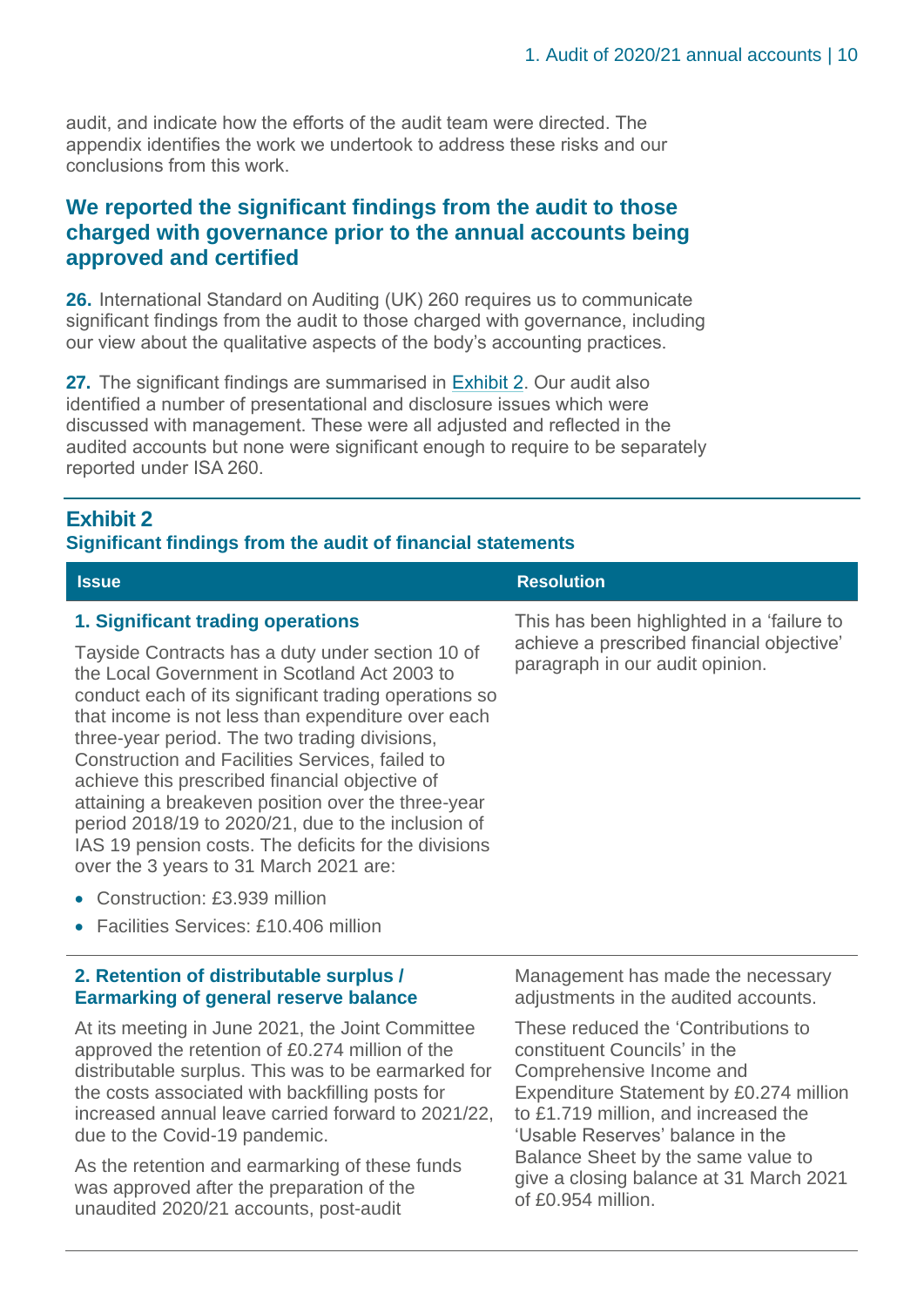adjustments were required in respect of this decision.

#### **3. Holiday pay accrual**

During our testing of the holiday pay accrual we identified that the figure in the unaudited accounts had been understated by £0.100 million. This was due to both the exclusion of the year-end contractual leave entitlement for 'equated' staff (i.e. staff contracted to only work during school term times or other set periods), and the impact of the resolution of an ongoing grievance which allowed Construction staff to carry forward an additional holiday entitlement of five days, which required to be included within the holiday pay accrual.

#### Management has adjusted the holiday pay accrual within short term creditors in the audited annual accounts. This increased the current liabilities figure in the balance sheet by £0.100 million.

#### **Recommendation 1 at [Appendix 1.](#page-24-0)**

#### **4. Classification of borrowing balances**

During our audit testing we identified that a loan repayment of £1.257 million due in 2020/21 had been incorrectly classified as repayments due within one year and included in the short-term borrowing figure in the balance sheet, rather than as a short-term creditor at 31 March 2021. We also identified that the loans repayments due in future years had been incorrectly split between short-term (less than one year) and long-term (more than one year) as the £1.408 million due for repayment in 2021/22 had been included within the long-term balance.

Management has made the necessary adjustments in the audited accounts.

This resulted in the short-term creditors figure in the balance sheet increasing by £1.257 million and the short-term borrowing figure decreasing by the same amount. In addition, the adjustment to correct the split of total borrowing resulted in £1.408 million moving from long-term to short-term borrowing in the balance sheet.

As the increase in the short-term creditors balance is offset by the decrease in the borrowing figure, these changes had a nil impact on the net liabilities at 31 March 2021.

#### **Recommendation 1 at [Appendix 1.](#page-24-0)**

Management has corrected these figures in the audited accounts.

These amendments do not impact on the figures reported in the financial statements but have been reported as they are covered by our opinion on the audited part of the remuneration report.

#### **Recommendation 1 at [Appendix 1.](#page-24-0)**

### During our testing of the Remuneration Report

**5. Remuneration Report**

disclosures we identified a number of errors in relation to salary details of senior officers, pay band disclosures and exit package disclosures. These include the omission of 'strain on the fund' pension costs of £0.260 million from the exit packages disclosure.

Source: Audit Scotland

#### **Issue Resolution**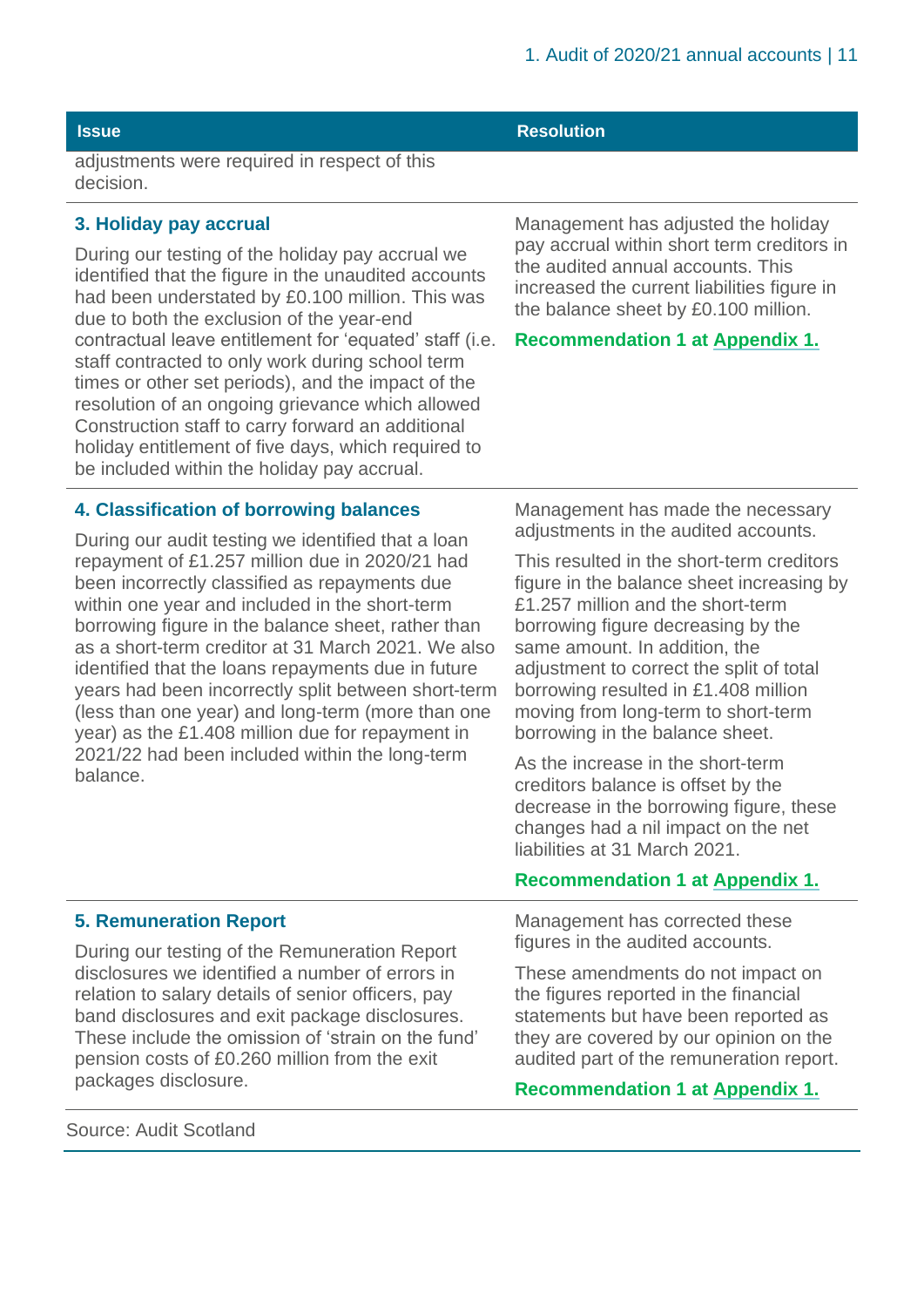#### **We have no material unadjusted errors to report**

**28.** It is our responsibility to request that all misstatements above the reporting threshold are corrected. The £0.274 million earmarking of general reserve balance (issue 2 in [Exhibit](#page-9-0) 2), £0.100 million holiday pay accrual adjustment (issue 3 in [Exhibit](#page-9-0) 2), and the classification of borrowing balances (issue 4 in [Exhibit](#page-9-0) 2) were the only monetary errors identified during the audit that exceeded our reporting threshold of £0.050 million. As management corrected these errors in the audited annual accounts, we have no material unadjusted errors to report.

#### **Our prior year recommendations were not fully implemented**

**29.** Our 2019/20 Annual Audit Report contained three recommendations for improvements to be addressed during 2020/21. As part of our audit we reviewed progress against these recommendations and noted that they were not fully implemented. We acknowledge that the lack of progress in these areas was in part due to the ongoing impact of the Covid-19 pandemic, and staffing issues within finance during the year, but we would expect these issues to be progressed during 2021/22, where applicable. Revised responses and timescales have been agreed with management for those points that are still relevant and are set out in [Appendix 1.](#page-24-0)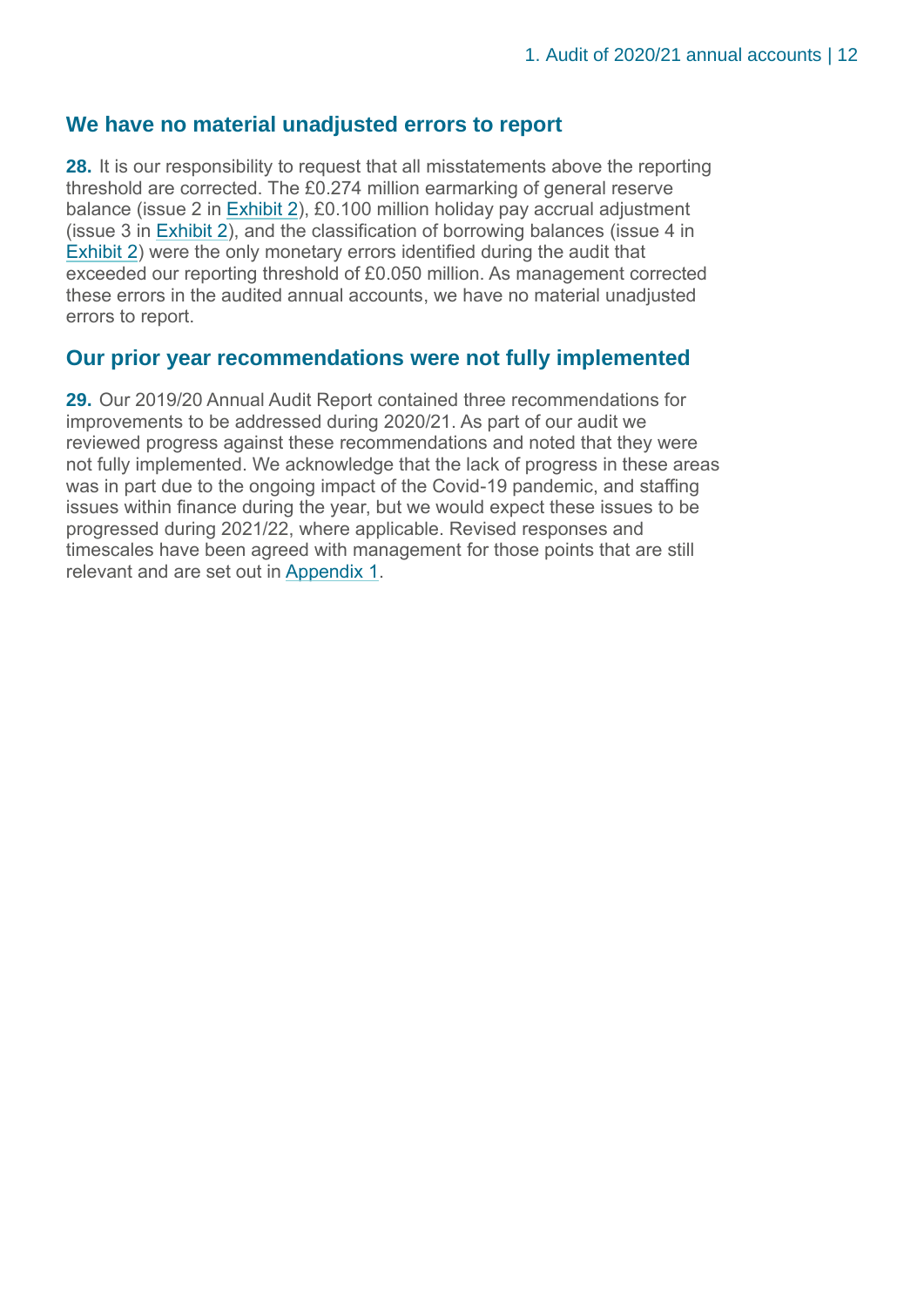## <span id="page-12-0"></span>**2. Financial management**

Financial management is about financial capacity, sound budgetary processes and whether the control environment and internal controls are operating effectively

### **Main judgements**

Covid-19 has had a significant impact on the operation of the organisation since March 2020 and financial support from the constituent councils was required during 2020/21. However, actual financial performance for the year exceeded initial expectations and resulted in a trading surplus of £1.993 million.

#### **Covid-19 has had a significant impact on the operation of the organisation since March 2020 and financial support from the constituent councils was required during 2020/21**

**30.** Tayside Contracts is a commercial trading organisation constituted under a Minute of Agreement entered into by the three constituent councils (Angus, Dundee City and Perth & Kinross) in 1996.

**31.** Tayside Contracts developed its revenue budget and investment plan 2020/21 prior to the Covid-19 outbreak in the UK. The revenue budget showed anticipated income of £78.994 million and expenditure of £78.110 million for the year ending 31 March 2021, and the investment plan showed planned capital expenditure of £2.417 million for the year. The trading account surpluses, before IAS 19 adjustments, were budgeted to be £0.431 million for the Construction division and £0.453 million for the Facilities Services division, which would have resulted in a total distributable surplus of £0.884 million to be returned to the constituent councils, [Exhibit](#page-13-0) 3.

**32.** Covid-19 had major implications on the operation of the organisation during 2020/21, and particularly the income generating activity of the Construction and Facilities Services divisions during the first quarter of the year. To aid cashflow during this period, each of the constituent councils committed to fund the payment of fixed costs based on the 2020/21 revenue budget. This equated to around £4.5 million a month but it was acknowledged that an element of these costs would be recoverable from other sources (for example, around £1.5 million was provided through the Coronavirus Job Retention Scheme towards the staff costs of workers furloughed between 1 March and 10 June 2020) and could be returned to the constituent councils later in the year.

#### **Financial performance for 2020/21 exceeded initial expectations and resulted in a trading surplus of £1.993 million**

**33.** As shown in [Exhibit](#page-13-0) 3, the actual financial performance of Tayside Contracts showed a healthier position than initially anticipated with an overall trading surplus of £1.993 million reported for the year ended 31 March 2021.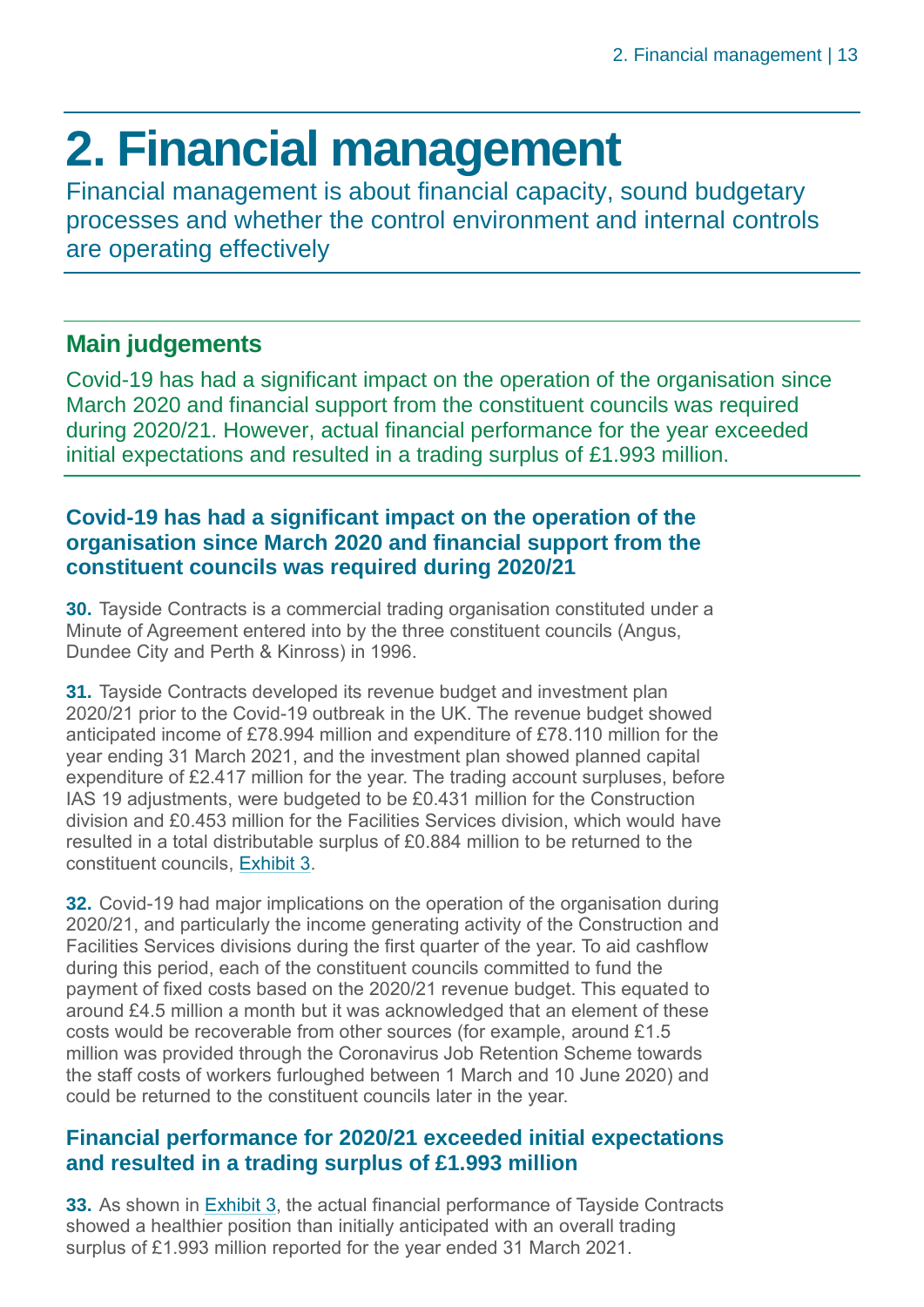#### <span id="page-13-0"></span>**Exhibit 3 Financial performance for 2020/21**

| <b>Area</b>                  | <b>Budgeted</b><br><b>surplus</b><br>£m | <b>Actual</b><br><b>surplus</b><br>£m | <b>Above budget</b><br><b>surplus</b><br>Em |
|------------------------------|-----------------------------------------|---------------------------------------|---------------------------------------------|
| <b>Construction division</b> | 0.431                                   | 1.993                                 | 1.562                                       |
| <b>Facilities division</b>   | 0.453                                   | $\cup$                                | (0.453)                                     |
| <b>Tayside Contracts</b>     | 0.884                                   | 1.993                                 | 1.109                                       |

Source: Tayside Contracts 2020/21 Annual Accounts

#### **During the year Tayside Contracts invested £3.1 million in new fleet and completing the fit-out of the Central Production Unit**

<span id="page-13-1"></span>**34.** The annual investment plan (capital budget), approved prior to the Covid-19 outbreak in the UK, showed planned capital expenditure of £2.417 million for 2020/21. As in recent years, the majority of the capital budget related to the planned purchase of new vehicles and machinery as part of the replacement programme for the operational and winter maintenance fleet, and the costs associated with the refurbishment of the central production unit and the purchase of catering equipment required by Tay Cuisine for the new model for delivering school meals.

**35.** Total capital expenditure in 2020/21 was £3.144 million which was £0.727 million above the original investment plan approved. However, this additional capital expenditure during the year related to spend on the CPU that had been delayed from 2019/20 due to the impact of Covid-19, so was not included in the 2020/21 annual investment plan at the time it was approved.

<span id="page-13-2"></span>**36.** The costs associated with bringing the central production unit in to use have been funded through loans from Dundee City Council that will be repaid over the life of the related assets. The other capital expenditure was funded through a combination of other borrowing, capital receipts from disposals, and revenue generated through operational activity during the year.

#### **Borrowing levels increased over the last 12 months but remain affordable and sustainable**

**37.** During 2020/21, new loans of £2.2 million were arranged with Dundee City Council to finance capital expenditure. £0.8 million of these loans related to the final fit-out costs to bring the Tay Cuisine Central Production Unit in to operation (paragraphs [34.](#page-13-1) [-36. \)](#page-13-2). These new loans will be repaid over the life of the associated assets.

**38.** After new borrowing, and in-year repayments, outstanding loans at 31 March 2021 totalled £9.419 million. As a result, Tayside Contracts overall indebtedness as a percentage of annual income as at 31 March 2021 was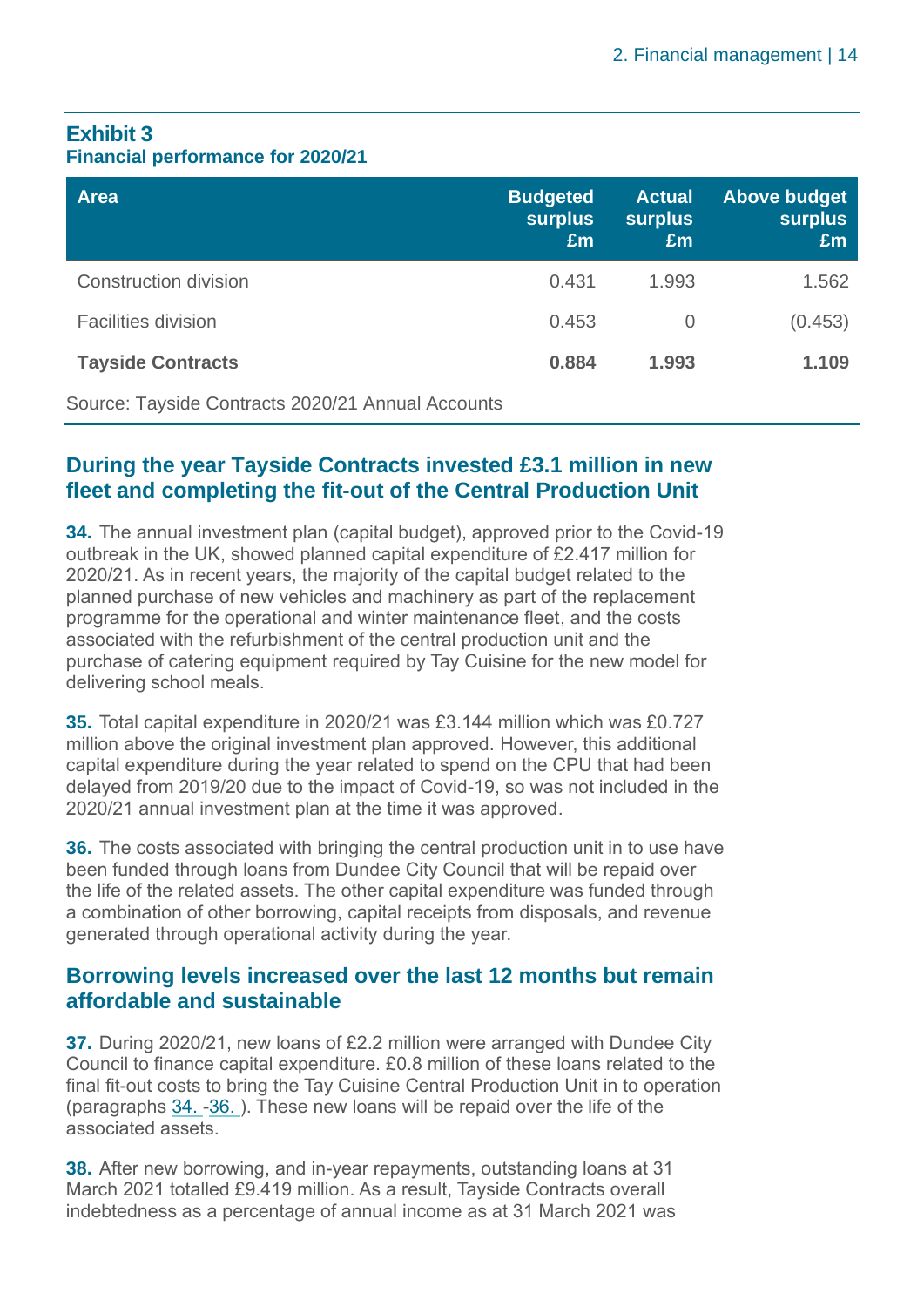12.8%, a 1.6% increase from 11.2% at the end of the prior year, with loan repayments of £1.4 million due over the next 12 months.

**39.** While borrowing levels have increased significantly in recent years we still deem these to be affordable and sustainable. We would also expect the overall level of indebtedness as a percentage of annual income to start to reduce in future years as additional income is generated through the CPU and the associated loans are repaid.

#### **Staff capacity issues within finance present a risk to the completion of key finance functions**

<span id="page-14-2"></span>**40.** A number of staff departures during 2020/21 placed the finance section under significant pressure. This high turnover of staff, and reduction in overall capacity, placed additional demands on the remaining staff responsible for completing the key finance functions during the year, and this continues to present a risk going forward.

### **Recommendation 2**

Management should ensure that the organisation has sufficient capacity to undertake all key finance functions. This includes ensuring that all finance staff have adequate support and training to undertake their roles effectively.

#### **Weaknesses in the budget monitoring and reporting arrangements resulted in the projected outturn reported to the Joint Committee throughout the year being understated**

<span id="page-14-0"></span>**41.** Financial performance reports setting out Tayside Contracts financial performance against budget and the projected outturn for the year were taken to each meeting of the Joint Committee during 2020/21.

**42.** Towards the end of the year it was identified that that an error in the budget monitoring spreadsheet had caused the projected outturn reported to the Joint Committee during 2020/21 to be significantly understated as they did not accurately reflect the actual underlying income and expenditure. This issue had not previously been flagged by the organisation's internal control processes.

**43.** As the revised projected outturn was better than that originally anticipated when the standby payments from the constituent councils were agreed. amounts were identified and returned to each council.

<span id="page-14-1"></span>**44.** While we accept that 2020/21 was an untypical year due to the impact of Covid-19, we would still have expected the impact of the error in the budget monitoring spreadsheet to be identified and corrected as part of the internal review of budget monitoring reports.

### **Recommendation 3**

To ensure that the financial reports taken to the Joint Committee present accurate and reliable information, management should strengthen the arrangements in place for reviewing budget monitoring reports.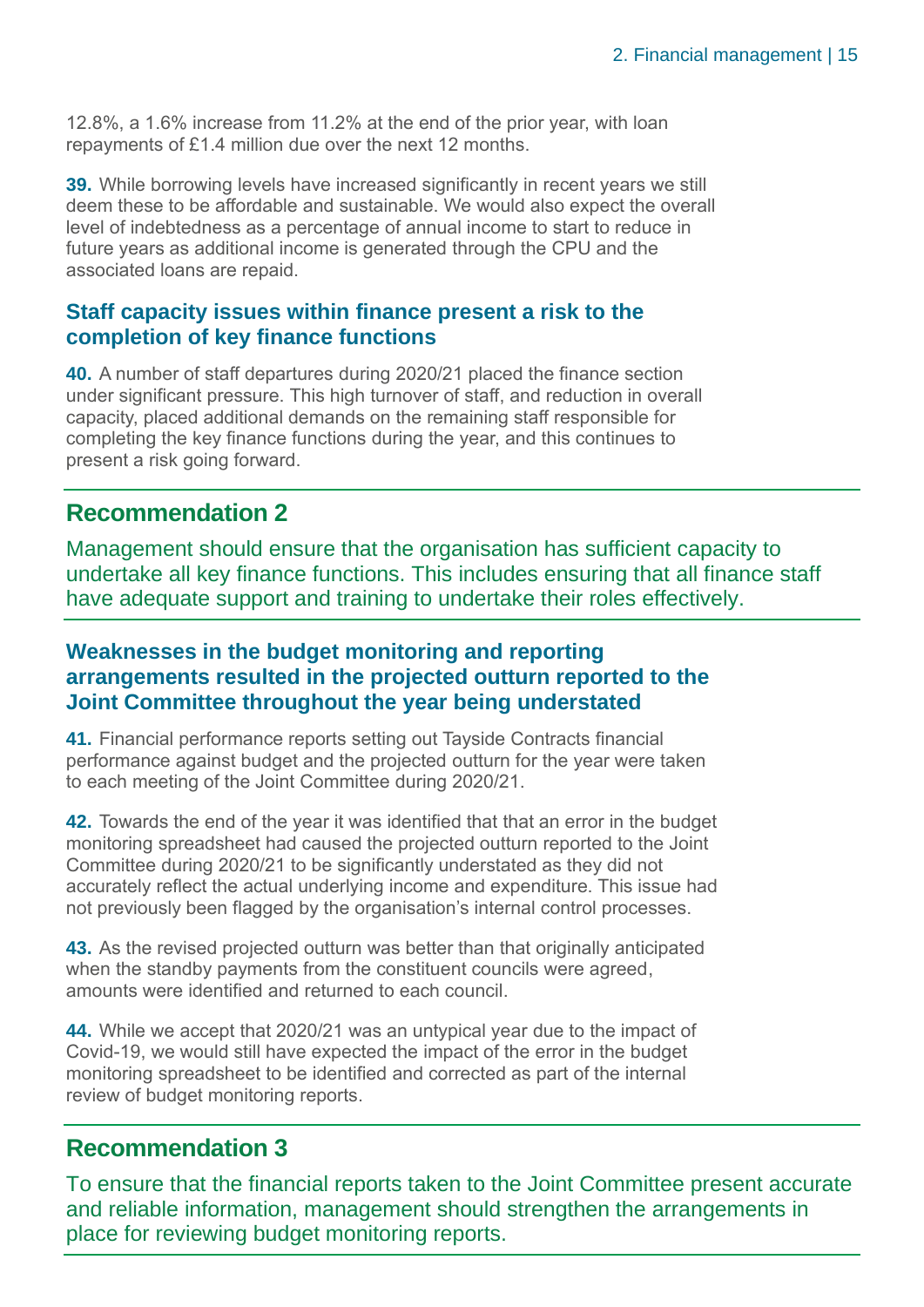#### **Additional targeted testing undertaken as part of our financial statements audit provided assurance that the main financial systems produced accurate information for the 2020/21 annual accounts**

**45.** As part of our audit we identify and assess the key internal controls in those accounting systems which we regard as significant to produce the financial statements. In addition, we also consider any issues reported by internal audit, or any other issues that arise, in relation to those systems. Our objective is to gain assurance that the body has systems of recording and processing transactions which provide a sound basis for the preparation of the financial statements.

**46.** Overall, we concluded that Tayside Contracts has adequate systems of internal control in place for the key systems used to record, process, summarise and report financial and other relevant data for the financial statements. However, our interim testing did identify weaknesses in the controls relating to payroll and monthly feeder reconciliations that could impact on the accuracy of the data from those systems for the financial statements.

**47.** Some further weaknesses in the operation of internal controls were flagged by the budget monitoring and reporting issue (paragraphs [41.](#page-14-0) [-44. \)](#page-14-1). Management has agreed actions to address these control weaknesses and relevant disclosures regarding this issue are included in the Annual Governance Statement in the 2020/21 annual accounts.

**48.** To address the control weaknesses identified through our interim testing, and those related to the budget monitoring and reporting issue, we amended our audit approach and completed additional targeted testing on relevant areas as part of our financial statements audit. This provided assurance that the control weaknesses reported during the year had not resulted in a material misstatement in the 2020/21 financial statements.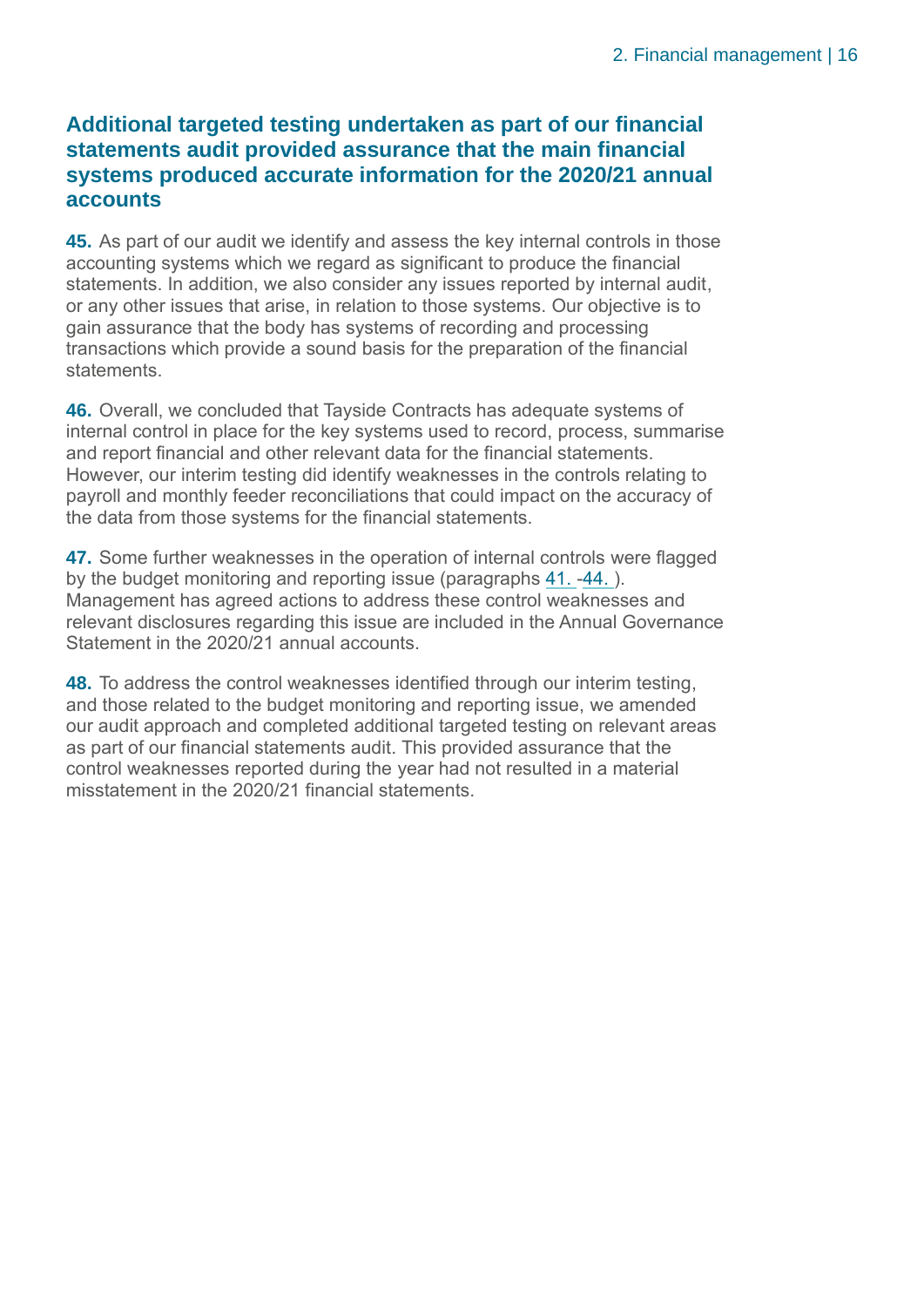## <span id="page-16-0"></span>**3. Financial sustainability**

Financial Sustainability looks forward to the medium and long term to consider whether a body is planning effectively to continue to deliver its services

### **Main judgements**

The ongoing financial impact of the Covid-19 pandemic will place additional pressure on the budget of Tayside Contracts in future years. Tayside Contracts and the constituent councils should continue to work together to identify savings and efficiencies that can be delivered across all activities undertaken by the organisation. This will ensure a coordinated approach that delivers benefits for all three councils and the public purse.

#### **Tayside Contracts approved a revenue budget of £80.4 million and a capital budget of £2.5 million for 2021/22 in March 2021**

**49.** Tayside Contracts' 2021/22 revenue budget was approved at the March 2021 meeting of the Joint Committee. The budget for the year is based on income of £81.258 million and expenditure of £80.423 million. This would generate a distributable surplus of £0.835 million, with the Construction division contributing £0.307 million and the Facilities Services division contributing £0.508 million.

**50.** The 2021/22 investment plan (capital budget) was approved at the same meeting and set out £2.511 million of capital expenditure. This comprised £1.797 million for the replacement of operational fleet, £0.614 million for the replacement of winter maintenance fleet and £0.100 million for IT expenditure. The winter maintenance fleet budget reflected the decision of the Joint Committee to bring forward the purchase of four gritters that were due to be replaced in 2022/23, to spread these costs more evenly across the two years and benefit from savings associated with their early replacement.

**51.** Tayside Contracts 2021/22 revenue and investment budgets were developed in consultation with the constituent councils to ensure they reflected known changes in the councils' budgets. Both budgets include continued efficiency savings and improvements, and the direct redistribution of these gains to the councils in the form of reduced charges wherever possible. However, these savings are expected to be offset by the effect of additional costs, particularly pay related pressures, both for living wage and pay inflation. The approved budgets aim to ensure that Tayside Contracts can meet its statutory financial targets while still delivering the agreed returns to the councils.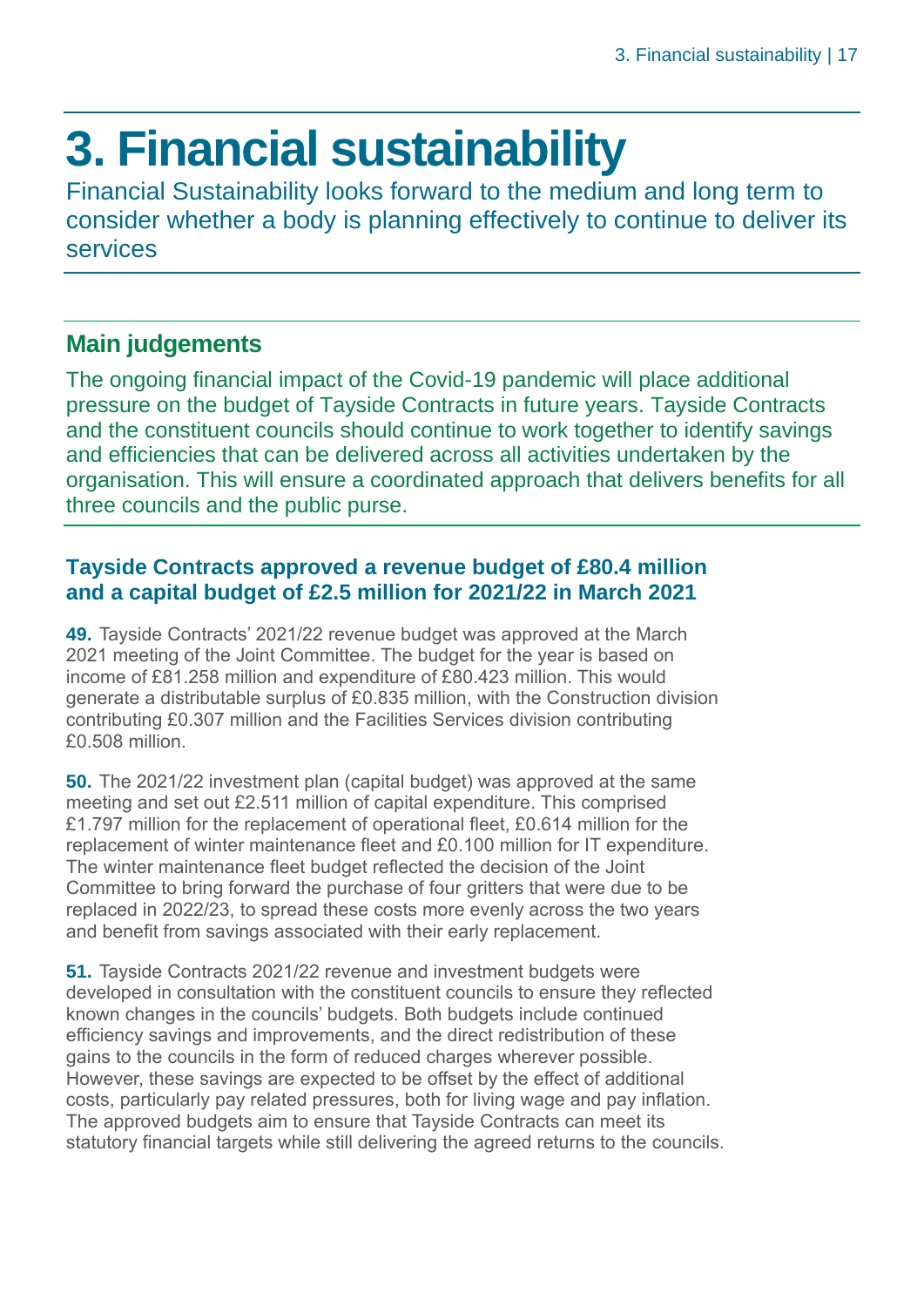#### **The ongoing financial impact of the Covid-19 pandemic will place additional pressure on the budget of Tayside Contracts in future years**

<span id="page-17-1"></span>**52.** The financial impact of the Covid-19 pandemic is likely to extend across several years. The budgets of each of the constituent councils will be under increased pressure due to the ongoing costs associated with Covid-19 and the related recovery activity. This will in turn place additional pressure on the budget of Tayside Contracts in future years as councils look to deliver additional savings and efficiencies, and consider cutting back on areas of non-statutory spend.

#### **Recommendation 4**

Tayside Contracts and the constituent councils should continue to work together to identify savings and efficiencies that can be delivered across all activities undertaken by the organisation. This will ensure a coordinated approach that delivers benefits for all three councils and the public purse.

#### **Management should review the general fund reserve policy to ensure sufficient funds are retained to meet unexpected expenditure and cushion uneven cash flows**

<span id="page-17-2"></span>**53.** Tayside Contracts holds a general fund reserve, the main purpose of which is to provide a contingency to meet unexpected expenditure and as a working balance to help cushion the impact of uneven cash flows.

<span id="page-17-0"></span>**54.** At its meeting in June 2021, the Joint Committee approved £0.274 million of the in-year surplus being retained, and earmarked, for the costs associated with backfilling posts for increased annual leave carried forward to 2021/22, due to the Covid-19 pandemic.

**55.** The level of usable reserves held by Tayside Contracts at 31 March 2021 was £0.954 million, with £0.680 million held within the unearmarked general fund reserve balance and £0.274 million held within an earmarked general fund reserve (paragraph [54. \)](#page-17-0). The unearmarked general fund reserve balance equates to around 1% of annual turnover.

**56.** Under normal circumstances Tayside Contracts' unearmarked general fund reserve balance may be sufficient to respond to unexpected events. However, the Covid-19 outbreak highlighted that where events occur that have a pervasive effect on the operation and income generating activity of the organisation, additional financial support will be required from the constituent authorities to assist with cashflow pressures.

<span id="page-17-3"></span>**57.** In light of the ongoing Covid-19 situation, we recommended in our 2019/20 Annual Audit Report that management should review the general fund reserve policy, with the constituent councils, to ensure there is agreement of an appropriate reserve level going forward; and the specific circumstances where this should be used before seeking additional financial support from the constituent councils. We note that this recommendation has not yet been progressed and would encourage management to take this forward during 2021/22.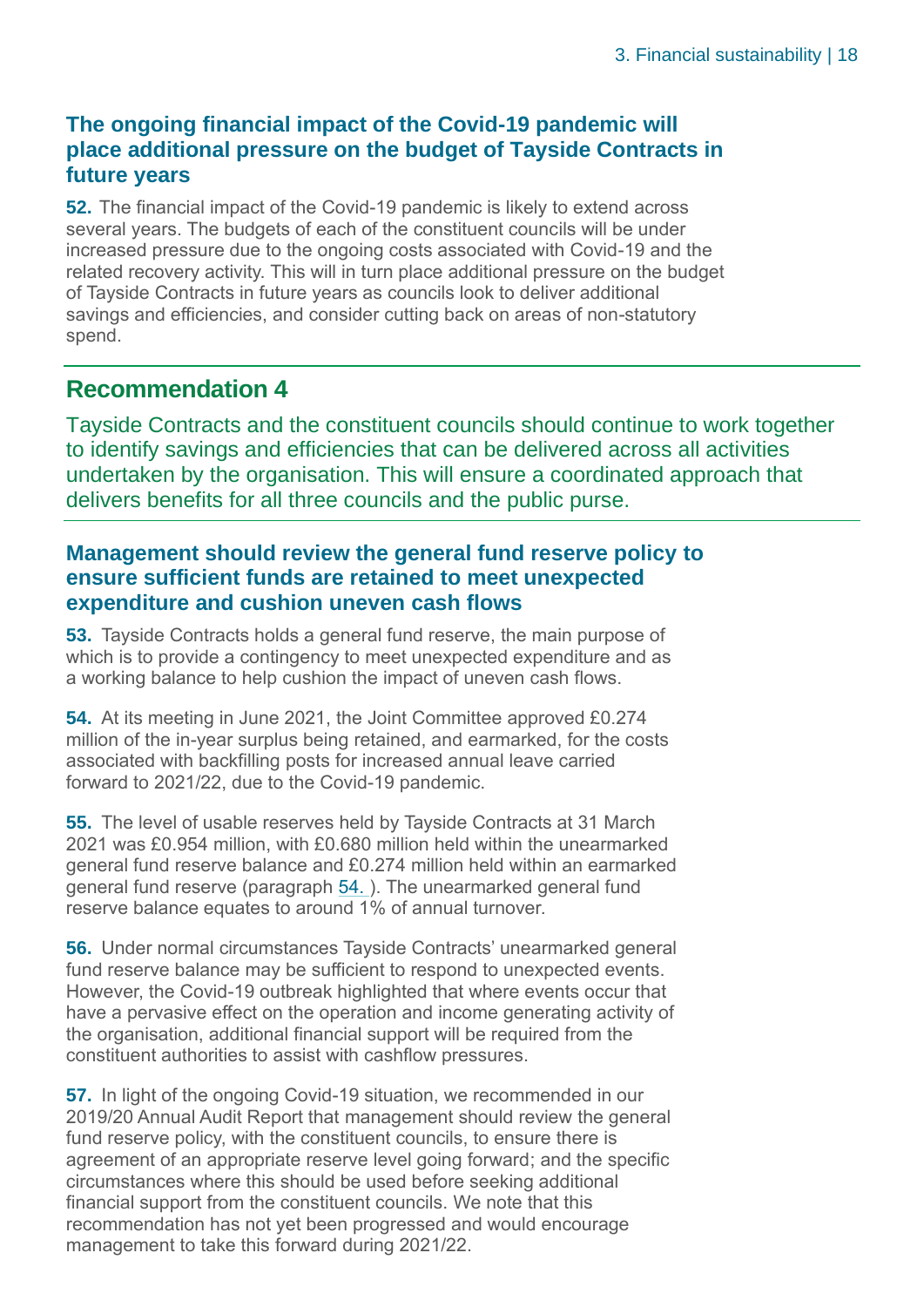### <span id="page-18-0"></span>**4. Governance and transparency**

Governance and transparency relates to the effectiveness of scrutiny and oversight, and transparent reporting of information

#### **Main judgements**

Overall, Tayside Contracts has appropriate and effective governance arrangements in place to support scrutiny of decision-making, although we noted weaknesses in the operation of the budget monitoring and reporting arrangements during 2020/21.

The Covid-19 pandemic has impacted on the operation of the governance arrangements since March 2020 but we have concluded that the revised arrangements are appropriate and continue to support good governance and transparency.

#### **Tayside Contracts has appropriate and effective governance arrangements in place to support scrutiny of decision-making, although we noted weaknesses in the operation of the budget monitoring and reporting arrangements during 2020/21**

**58.** A Local Code of Corporate Governance was first adopted by Tayside contracts in 2012. The Corporate Governance Code is reviewed on at least a five-year cycle and updated more frequently as required for changes in legislation, recommended good practice or operational necessity.

**59.** The current Local Code of Corporate Governance was approved by the Joint Committee in June 2020. Annually, the Corporate Management Team reviews the governance framework in place within Tayside Contracts, assessing it against several key governance areas. In addition to this, areas that will further enhance the organisation's governance arrangements in the coming year are also identified.

**60.** The review conducted for 2020/21, and the proposed Annual Governance Statement, were considered by the Joint Committee at its meeting in June 2021. We confirmed that the results of this review and any issues highlighted during the financial statements audit, including the budget monitoring and reporting issues (paragraphs [41.](#page-14-0) [-44. \)](#page-14-1), had been adequately disclosed within the Annual Governance Statement in the 2020/21 annual accounts.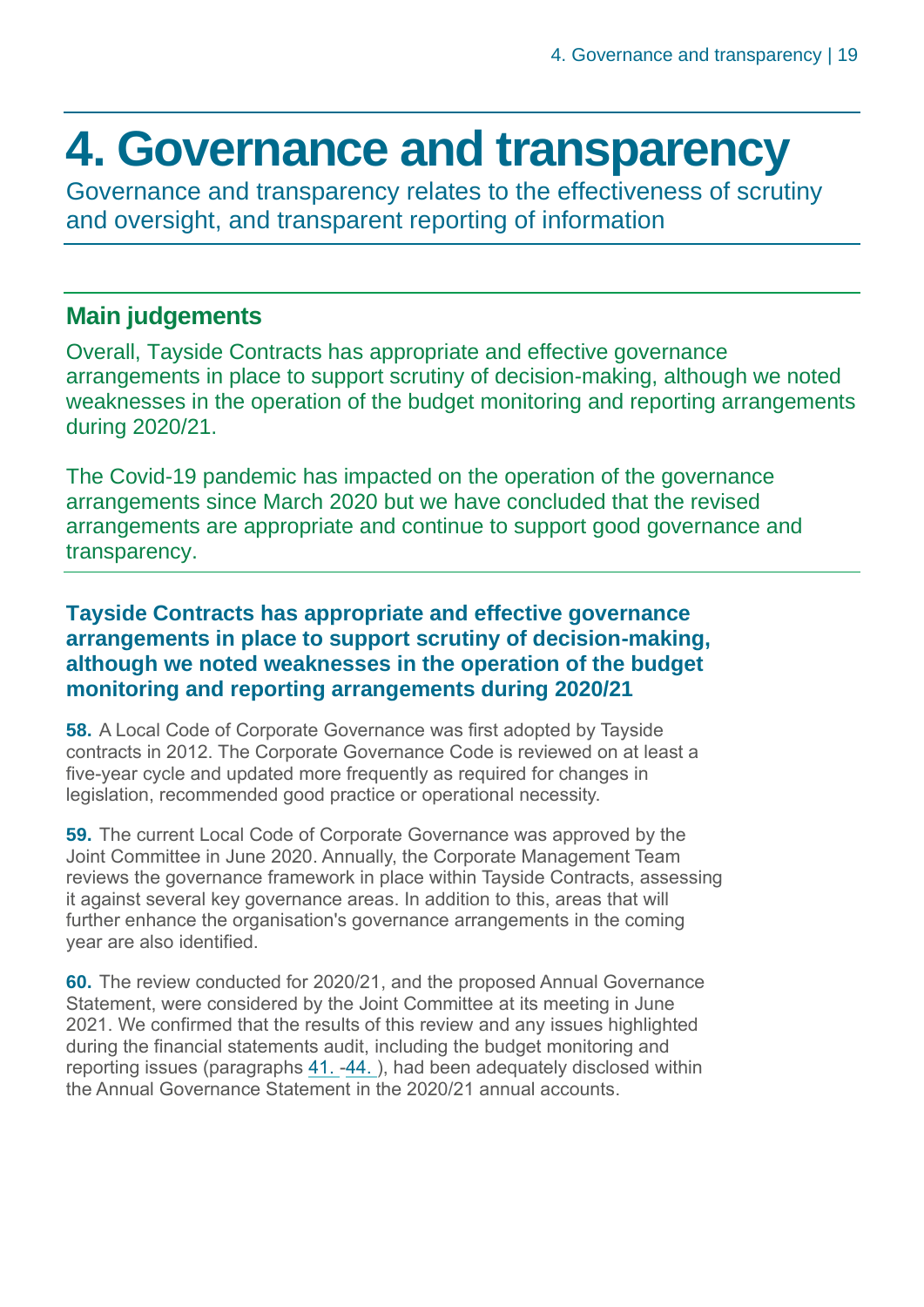#### **The Covid-19 pandemic has impacted on the governance arrangements since March 2020 but we have concluded that the revised arrangements are appropriate and continue to support good governance and transparency**

**61.** During the period March to June 2020, the Managing Director, in consultation with the Proper Officer, used his delegated powers to progress business critical decisions to ensure the organisation was able to respond to the rapidly changing circumstances surrounding Covid-19.

**62.** Regular updates on developments were provided to the Convener and Vice Convener, and senior management from Tayside Contracts and the constituent councils worked closely together throughout this period. Virtual Governance and Strategy Group meetings were also being held during this period as part of the revised governance processes. These arrangements allowed Tayside Contracts to manage the unprecedented nature and scale of the impact of Covid-19 during that period.

**63.** During June 2020, arrangements were put in place to hold Joint Committee meetings virtually using Microsoft Teams. This was first used for the meeting on 22 June and the papers for this meeting included all the reports deferred from the cancelled meeting in March.

**64.** Joint Committee meetings continue to be held remotely but this situation will be reviewed as Covid-19 restrictions on travel and work placed activity ease.

#### **Tayside Contracts conducts its business in an open and transparent manner**

**65.** There are increasing public expectations for more openness and transparency as citizens want to understand how public money is used and, to support their participation in local service design and delivery.

**66.** Transparency means that the general public have access to understandable, relevant and timely information about how Tayside Contracts is taking decisions and how it is using resources such as money, people and assets.

**67.** Tayside Contracts' website is the principal means by which information is made available to the public. This provides access to minutes and papers of all Joint Committee meetings, and other key documents such as the business plan and annual performance reports. The annual accounts are also available on the website and include a management commentary which provides details of performance against budget and the risks and uncertainties facing the organisation.

#### **The management commentary in the 2020/21 annual accounts provided a fair, balanced and reasonable analysis of the organisation's financial performance for the year**

**68.** In addition to the consistency opinion on the management commentary covered in Part 1 of this report, we also consider the qualitative aspects of the management commentary included in the annual accounts. The purpose of the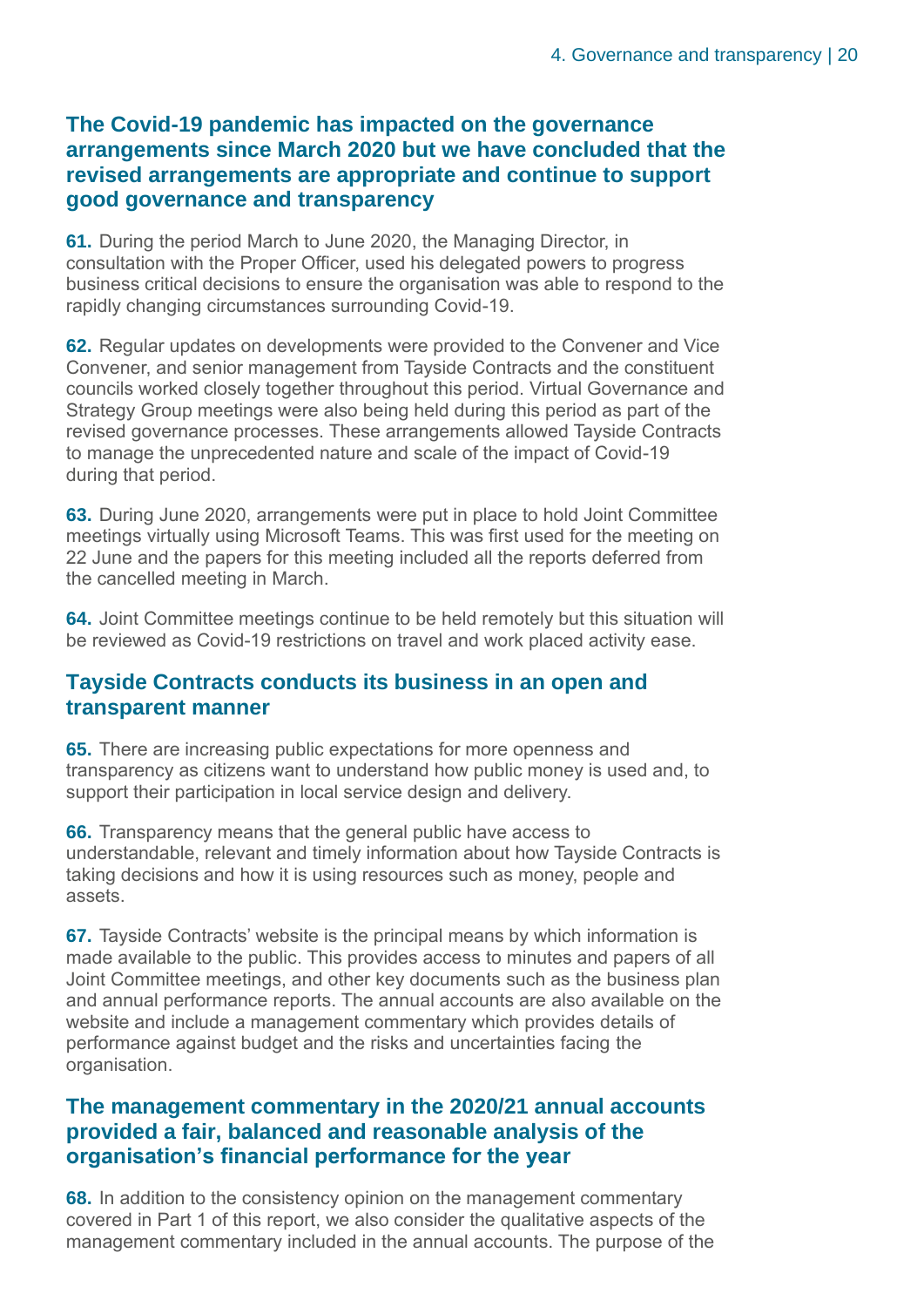management commentary is to provide information on Tayside Contracts, its main objectives and strategies, and the principal risks that it faces. It is required to provide a fair, balanced and reasonable analysis of a body's performance and is essential in helping stakeholders understand the financial statements. We concluded that the management commentary in the 2020/21 annual accounts satisfied these requirements.

#### **Tayside Contracts should review its compliance with the Public Sector Bodies (Websites and Mobile Applications) Accessibility Regulations 2018**

<span id="page-20-0"></span>**69.** The [Public Sector Bodies \(Websites and Mobile Applications\) Accessibility](https://www.legislation.gov.uk/uksi/2018/852/contents/made)  [Regulations 2018](https://www.legislation.gov.uk/uksi/2018/852/contents/made) came in to force on 23 September 2018. These require public sector bodies to put appropriate arrangements in place to ensure that information published on their websites is accessible. This means making sure that all content is clearly presented and simple enough so that most people can use it without needing to adapt it. Arrangements should also be in place to support those who do need to adapt things, including those with impaired vision, motor difficulties, cognitive impairments or learning disabilities, and deafness or impaired hearing.

<span id="page-20-1"></span>**70.** Some organisations may not need to fully meet accessibility standards. This is the case if the impact of fully meeting the requirements is too much for an organisation to reasonably cope with. The accessibility regulations call this a 'disproportionate burden'. If an organisation wants to declare that making particular things accessible is a disproportionate burden then it is legally required to carry out an assessment of the burden that making those things accessible would place on the organisation against the benefits of making those things accessible.

#### **Recommendation 5**

Management should review the information published on Tayside Contracts website against the Public Sector Bodies (Website and Mobile Applications) Accessibility Regulations 2018 to identify what reasonable changes could be made to improve the accessibility of any information that does not comply with these requirements.

#### **Appropriate risk management arrangements are in place but could be strengthened by ensuring the corporate risk register is regularly reported to the Joint Committee**

**71.** In September 2020, Internal Audit gave a strong level of assurance over the risk management arrangements within Tayside Contracts, with low level recommendations to improve the risk management arrangements.

**72.** As part of our 2020/21 audit we reviewed the arrangements in place for the corporate risk register to be considered by the CMT and the Joint Committee. This confirmed that the corporate risk register was considered by the CMT every six months but we noted that it has not been taken to the Joint Committee since June 2019.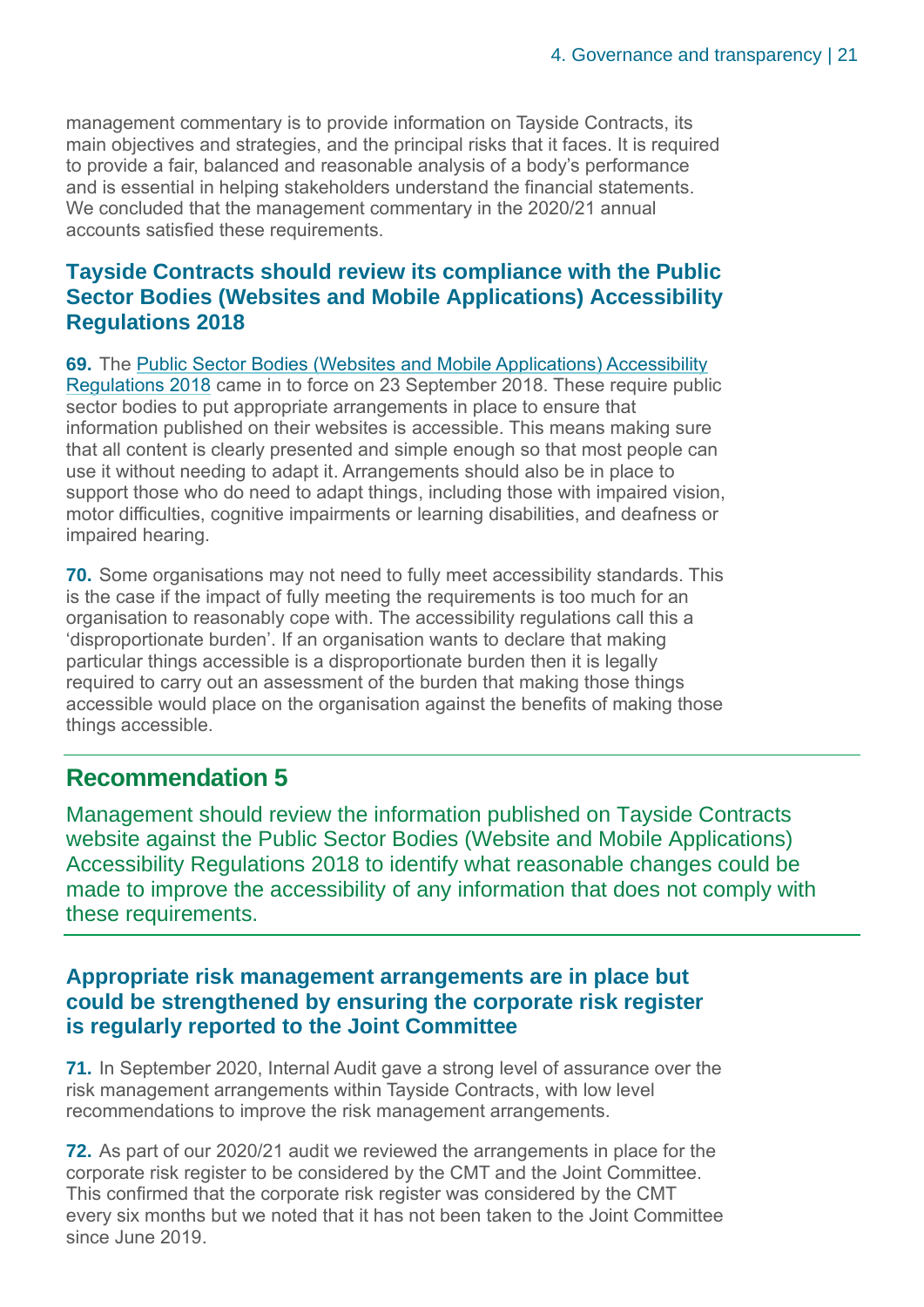**73.** Regular reporting of the corporate risk register to the Joint Committee would ensure that members are satisfied with the mitigating actions being taken to address the key risks identified.

#### **Appropriate arrangements are in place for the prevention and detection of fraud and irregularity**

**74.** Tayside Contracts has a range of established procedures for preventing and detecting fraud and irregularity including a whistleblowing policy and codes of conduct for members and officers. We assessed these to ensure that they were appropriate, readily available to staff and are regularly reviewed to ensure they remain relevant and current.

**75.** We concluded that Tayside Contracts has appropriate arrangements in place for the prevention and detection of fraud and irregularity and we are not aware of any specific issues we require to bring to your attention.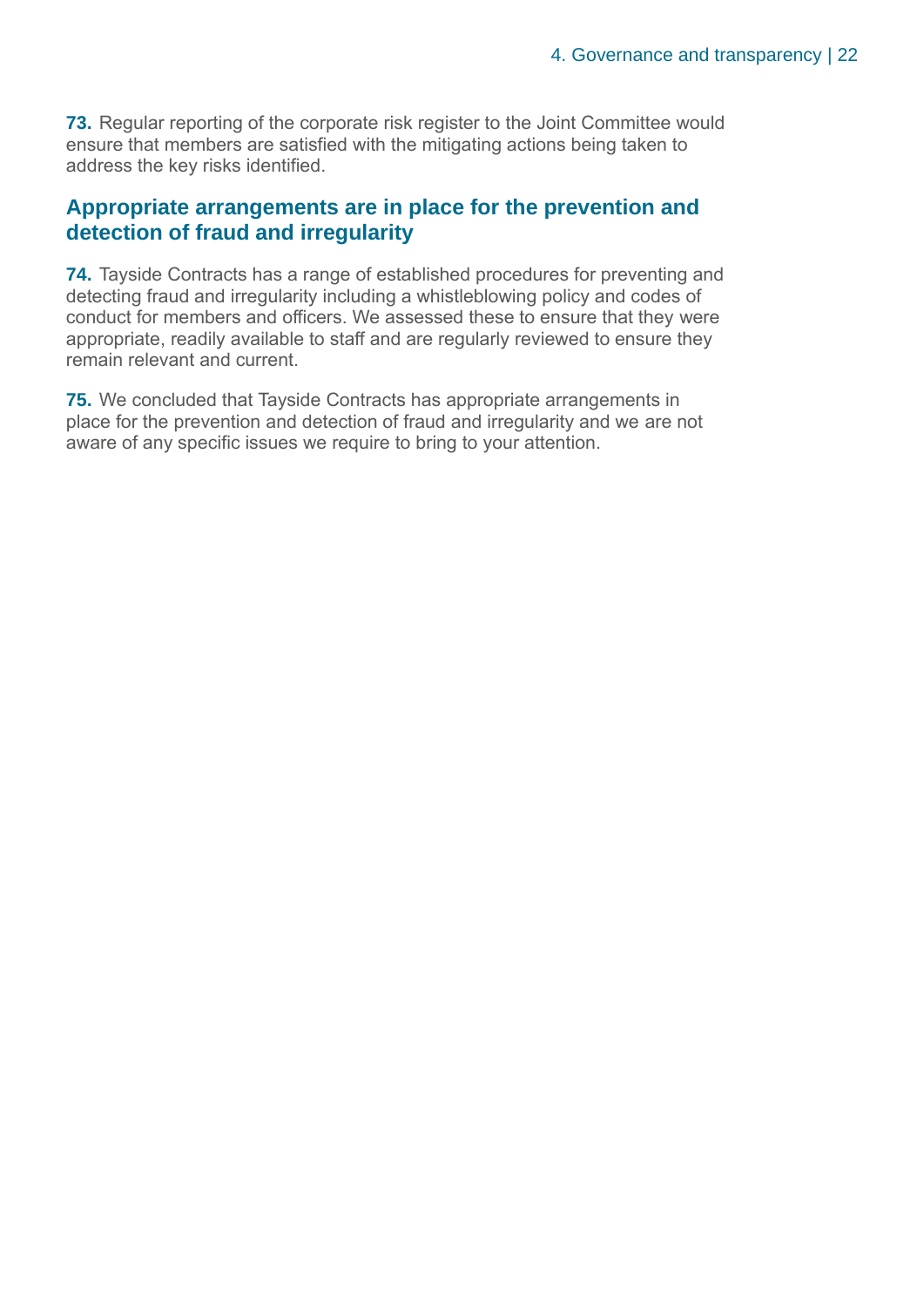## <span id="page-22-0"></span>**5. Value for money**

Value for money is about using resources effectively and continually improving services

#### **Main judgements**

Tayside Contracts new business plan was approved by the Joint Committee in March 2021 and identifies actions across five strategic themes to deliver the organisation's vision over the next three years.

Performance monitoring and reporting has continued throughout 2020/21 and shows that the performance of the organisation during the year was adversely impacted by Covid-19.

#### **Tayside Contracts new business plan was approved by the Joint Committee in March 2021 and identifies actions across five strategic themes to deliver the organisation's vision over the next three years**

**76.** Tayside Contracts previous business plan was approved in June 2017 and was intended to cover the period from 2017 to 2020. Management were in the process of finalising the next business plan at the time of the Covid-19 outbreak in March 2020. Due to the pervasive impact of Covid-19 on the operation of the organisation, and the constituent councils, it was decided that the existing business plan would be extended for an additional 12 months.

**77.** The new three-year business plan was produced in early 2021. This was developed with extensive input from the constituent councils, and other stakeholders, to ensure the future Tayside Contracts operating model reflects the councils' strategic priorities and future development opportunities. A key consideration in these discussions was how the organisation can maximise its contribution to the recovery from the Covid-19 pandemic.

**78.** The Business Plan 2021-2024 was approved at the Joint Committee meeting in March 2021. The plan set out the vision for Tayside Contracts to be: "*A high performing and expanding shared service; proud of what we do and chosen for how we do it*" and identified five strategic themes to deliver this:

- Confidence, trust and relationships
- Commercial approach
- Collaboration and sharing
- Continuous improvement and performance
- Communities, councils and customers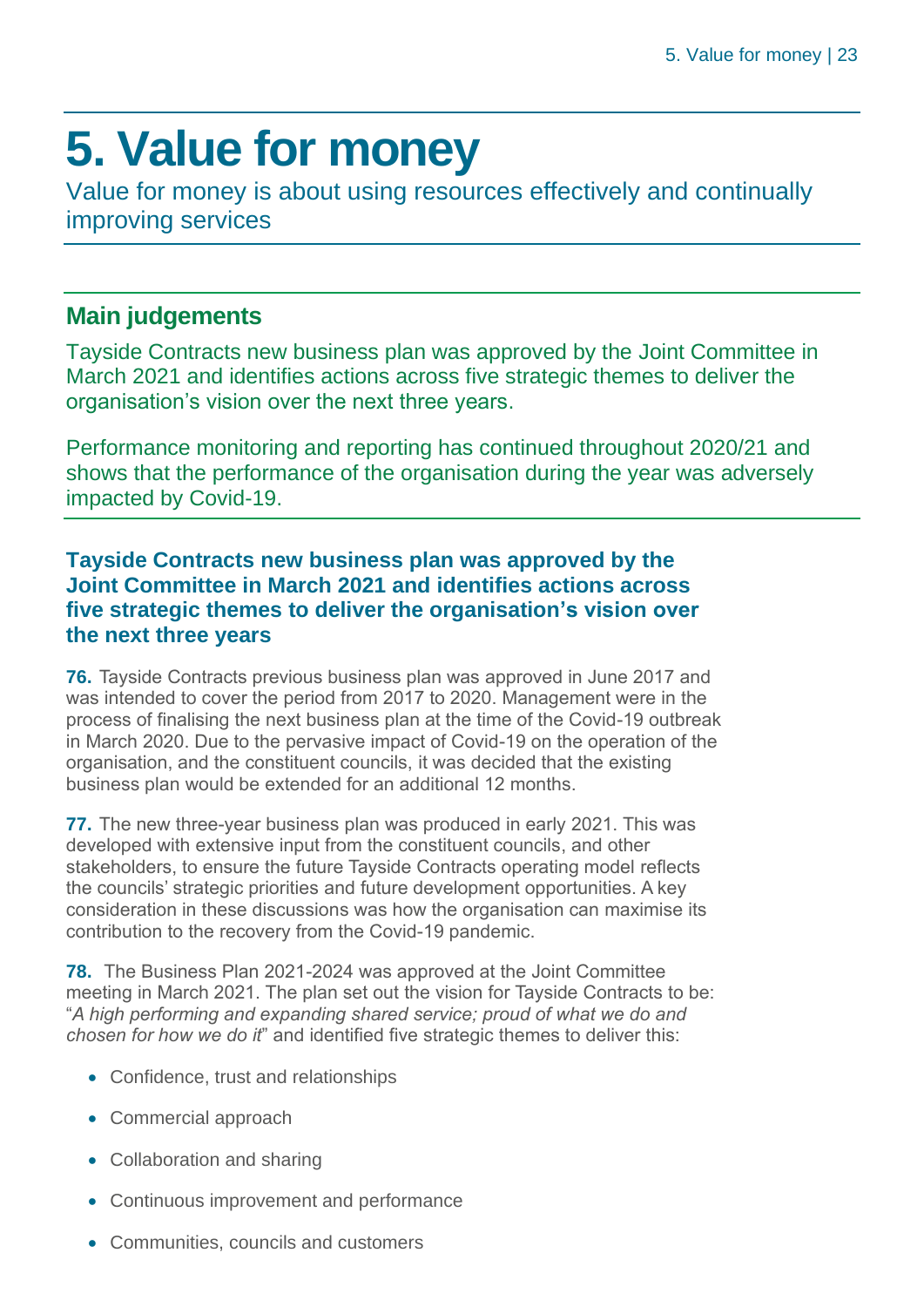**79.** The business plan incorporates a detailed action plan that sets out the activities required for each strategic theme, along with the lead officer responsible for their delivery, and the target completion date. Progress against this action plan will be monitored and reported to the Joint Committee going forward.

#### **Tayside Contracts' performance reporting arrangements help to drive improvement and identify service delivery pressures**

**80.** The Joint Committee receives regular performance reports throughout the year including:

- Workload reports at every meeting covering the work in each division over the last quarter and an assessment for the next quarter.
- A six-monthly update on the business plan which reports on key performance indicators and progress against the Corporate Improvement Plan and Corporate Risk Register.

**81.** Tayside Contracts also produce an Annual Performance Report which is presented to the Joint Committee and is available on the organisation's website. The most recent report published covered 2019/20 and was considered by the Joint Committee in December 2020. This was the final Annual Performance Report on the previous business plan and provided details of Tayside Contracts performance, together with supporting trend, benchmarking and statistical measures which provide the most meaningful evidence of performance.

**82.** The 2020/21 Annual Performance Report will be the first published since the approval of the new Business Plan 2021-2024. This is due to be published towards the end of 2021 and we will report on the delivery of the first year of the plan in our 2021/22 Annual Audit Report.

#### **The performance of the organisation was adversely impacted by Covid-19 during 2020/21**

**83.** The management commentary included in the 2020/21 annual accounts includes a high level summary of performance against key performance indicators (KPIs) and targets over the last 12 months. As expected, this shows that Covid-19 has had an adverse impact on the achievement of the targets set prior to the pandemic, with 6 of the 12 targets set for the year either not achieved or deferred due to the impact of Covid-19.

**84.** We would anticipate that Covid-19 will again impact on the organisation's performance during 2021/22 but the extent of this should be significantly less than in 2020/21.

#### **National performance audit reports**

**85.** Audit Scotland carries out a national performance audit programme on behalf of the Accounts Commission and the Auditor General for Scotland. During 2020/21 a number of reports were published which may be of interest to Tayside Contracts. These are detailed in [Appendix 3.](#page-31-0)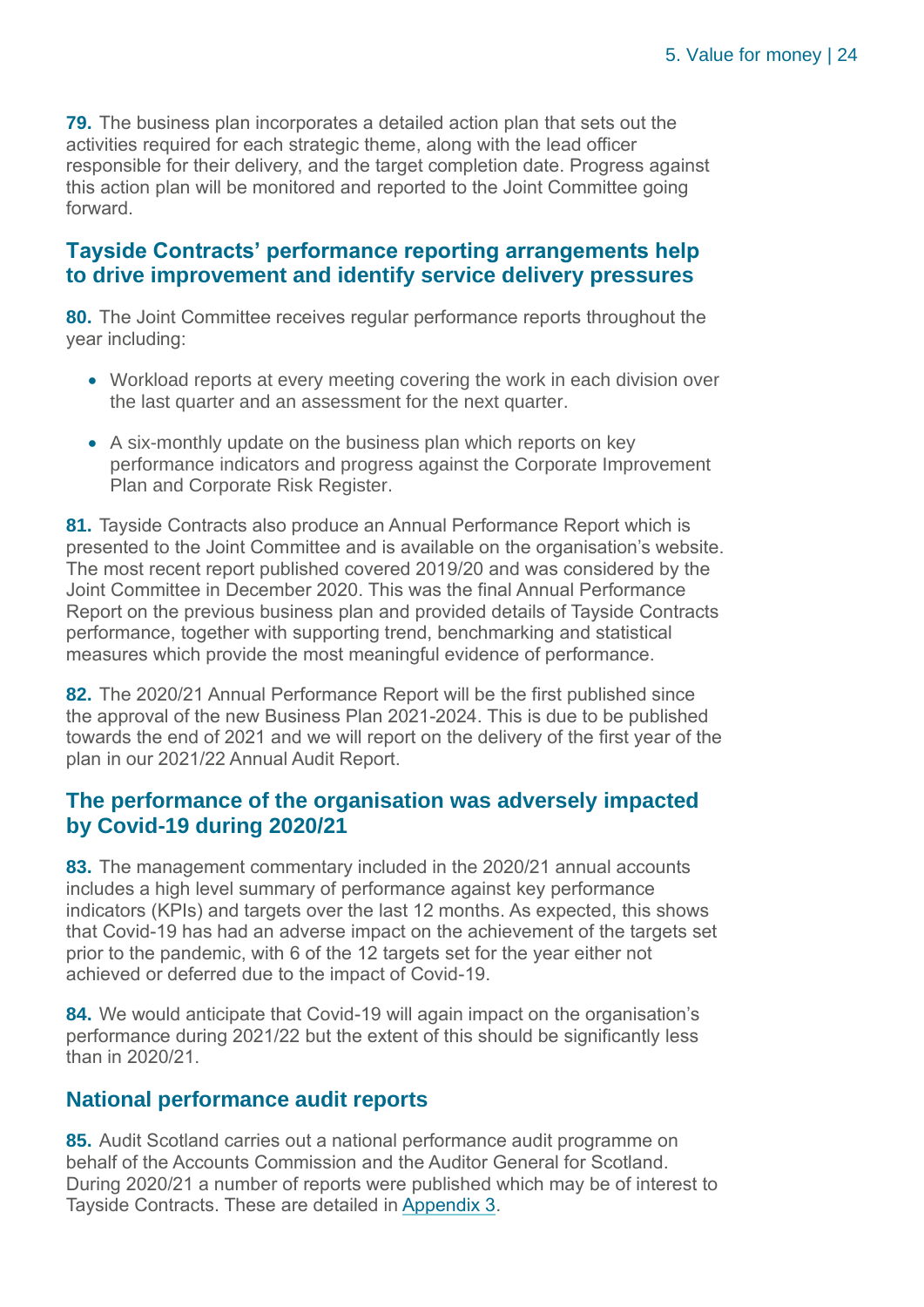## <span id="page-24-0"></span>**Appendix 1. Action plan 2020/21**

#### **2020/21 recommendations**

| <b>Issue/risk</b>                                                                                                                                                                                                                                                                                                                                                            | <b>Recommendation</b>                                                                                                                                                                                                                                                                  | <b>Agreed management</b><br>action/timing                                                                    |
|------------------------------------------------------------------------------------------------------------------------------------------------------------------------------------------------------------------------------------------------------------------------------------------------------------------------------------------------------------------------------|----------------------------------------------------------------------------------------------------------------------------------------------------------------------------------------------------------------------------------------------------------------------------------------|--------------------------------------------------------------------------------------------------------------|
| 1. Unaudited accounts and<br>working papers<br>The accounts and working<br>papers presented for audit<br>were of an acceptable<br>standard but a number of<br>revisions to the accounts<br>were required as a result of<br>the audit.<br><b>Risk: The figures in the</b><br>unaudited accounts do not<br>accurately reflect the<br>underlying financial<br>records or source | To ensure that the extent of<br>issues with the annual<br>accounts presented for audit<br>is minimised in future years,<br>management should<br>introduce additional quality<br>controls and supervisory<br>checks as part of the<br>accounts preparation<br>process.<br>Paragraph 19. | Agreed<br><b>Responsible officer:</b><br><b>Managing Director</b><br><b>Agreed date:</b><br><b>June 2022</b> |

#### **2. Finance capacity**

**documentation.**

A number of staff departures during 2020/21 placed the finance section under significant pressure. This high turnover of staff, and reduction in overall capacity, placed additional demands on the remaining staff responsible for completing the key finance functions during the year.

**Risk: The financial management and operation of the organisation is undermined by key finance functions not being completed when required.**

Management should ensure that the organisation has sufficient capacity to undertake all key finance functions. This includes ensuring that all finance staff have adequate support and training to undertake their roles effectively.

Paragraph [40.](#page-14-2)

Capacity within the Finance Section is currently under review and staffing options have been presented to CLT.

**Responsible officer:**  Managing Director

**Agreed date:**  December 2021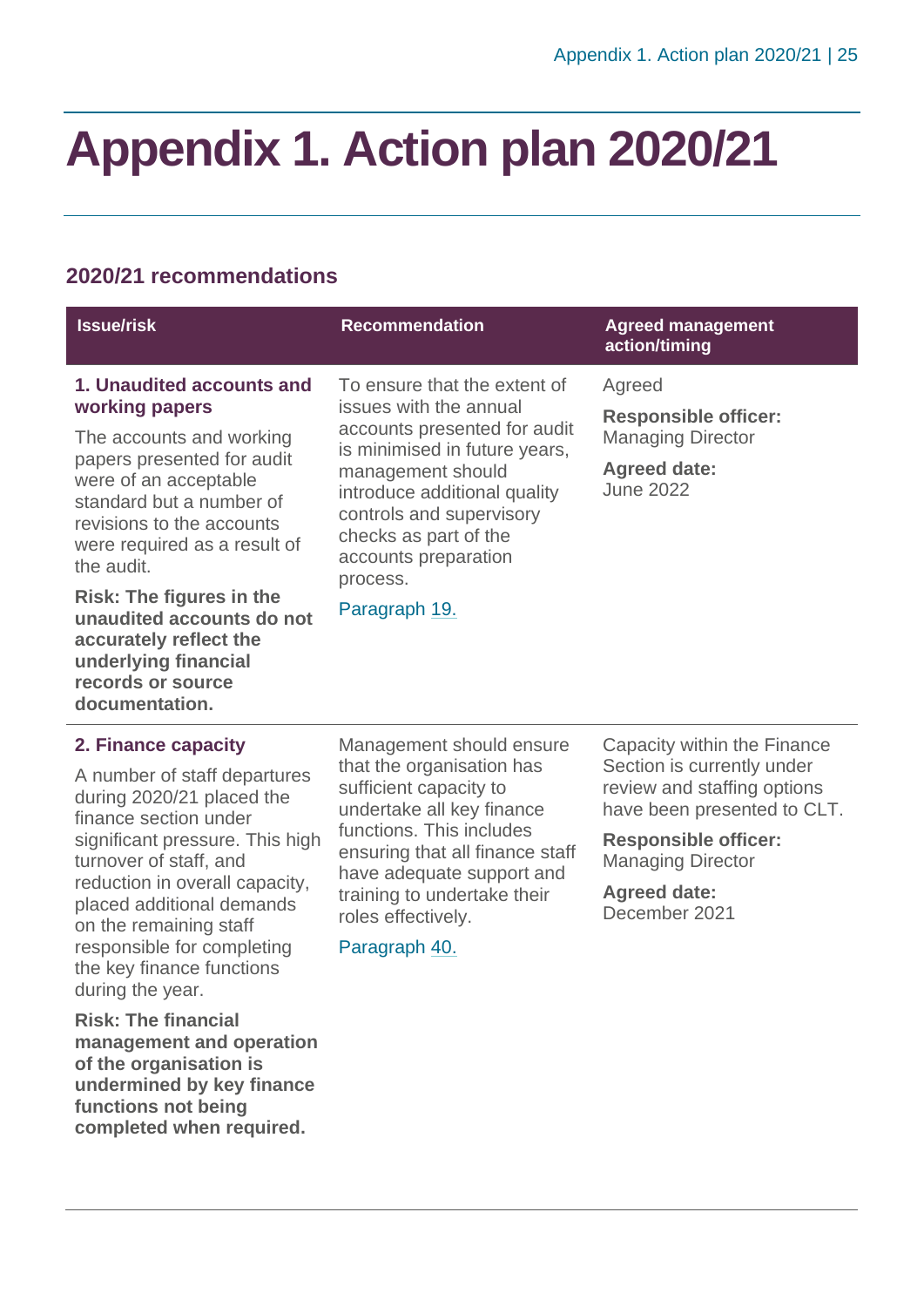| <b>Issue/risk</b>                                                                                                                                  | <b>Recommendation</b>                                                                                                                                                                                                             | <b>Agreed management</b><br>action/timing                                                                                                    |
|----------------------------------------------------------------------------------------------------------------------------------------------------|-----------------------------------------------------------------------------------------------------------------------------------------------------------------------------------------------------------------------------------|----------------------------------------------------------------------------------------------------------------------------------------------|
| 3. Budget monitoring and<br>reporting                                                                                                              | To ensure that the financial<br>reports taken to the Joint<br>Committee present accurate<br>and reliable information,<br>management should<br>strengthen the arrangements<br>in place for reviewing budget<br>monitoring reports. | <b>Management Assurance</b><br>report commissioned by                                                                                        |
| An error in the budget<br>monitoring spreadsheet and<br>reports was not identified<br>timeously by the<br>organisation's internal control          |                                                                                                                                                                                                                                   | Managing Director. Interim<br>improvements have already<br>commenced, and Corporate<br>Leadership Team has been<br>reassured of the process. |
| processes.                                                                                                                                         |                                                                                                                                                                                                                                   | <b>Responsible officer:</b>                                                                                                                  |
| <b>Risk: The Joint Committee</b><br>make decisions based on<br>inaccurate financial<br>information.                                                | Paragraphs 41.-44.                                                                                                                                                                                                                | <b>Managing Director</b><br><b>Agreed date:</b><br>October 2021                                                                              |
| 4. Budget pressures                                                                                                                                | Tayside Contracts and the                                                                                                                                                                                                         | Savings and additional                                                                                                                       |
| The budgets of each of the<br>constituent councils will be<br>under increased pressure<br>due to the ongoing costs<br>associated with Covid-19 and | constituent councils should<br>continue to work together to<br>identify savings and                                                                                                                                               | options have been developed<br>and discussed with partner<br>Councils.                                                                       |
|                                                                                                                                                    | efficiencies that can be<br>delivered across all activities                                                                                                                                                                       | <b>Responsible officer:</b><br><b>Managing Director</b>                                                                                      |

Managing Director

**Agreed date:** May March 2022

delivered across all activities undertaken by the organisation. This will ensure a coordinated approach that delivers benefits for all three councils and the public purse.

#### Paragraph [52.](#page-17-1)

#### **5. Public Sector Bodies (Websites and Mobile Applications) Accessibility Regulations 2018**

the related recovery activity.

**additional pressure on the** 

**Contracts in future years as councils look to deliver additional savings and efficiencies, and consider cutting back on areas of non-statutory spend.**

**Risk: This will place** 

**budget of Tayside** 

The regulations require public sector bodies to put appropriate arrangements in place to ensure that information published on their websites is accessible.

**Risk: The information published on Tayside Contracts website may not satisfy the requirements of the regulations.**

Management should review the information published on Tayside Contracts website against the Public Sector Bodies (Website and Mobile Applications) Accessibility Regulations 2018 to identify what reasonable changes could be made to improve the accessibility of any information that does not comply with these requirements.

Paragraphs [69.](#page-20-0) and [70.](#page-20-1)

Review already underway.

**Responsible officer:** Managing Director

**Agreed date:**  October 2021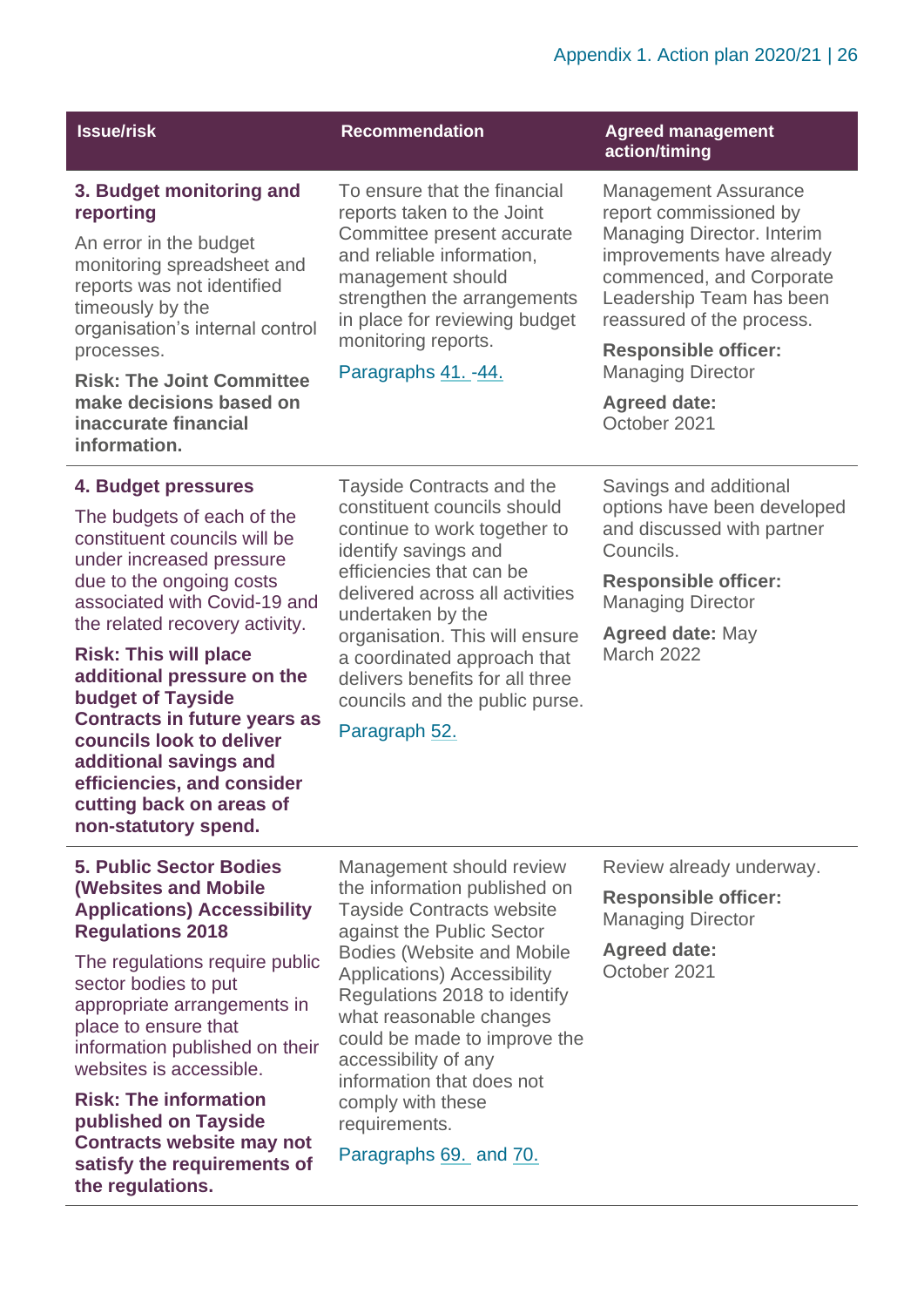### **Follow-up of prior year recommendations**

| <b>Issue/risk</b>                                                                                                                                                                                           | <b>Recommendation</b>                                                                                                                                                                                                                                                                                                                                            | <b>Agreed management</b><br>action/timing                                                                                                                                  |
|-------------------------------------------------------------------------------------------------------------------------------------------------------------------------------------------------------------|------------------------------------------------------------------------------------------------------------------------------------------------------------------------------------------------------------------------------------------------------------------------------------------------------------------------------------------------------------------|----------------------------------------------------------------------------------------------------------------------------------------------------------------------------|
| <b>General fund reserve policy</b><br>Additional financial support<br>was required from the<br>constituent authorities to<br>assist with the cashflow<br>pressures created by the<br>Covid-19 pandemic.     | Management should review<br>the general fund reserve<br>policy, with the constituent<br>councils, to ensure there is<br>agreement of an appropriate<br>reserve level going forward<br>and the specific<br>circumstances where this<br>should be used before<br>seeking additional financial<br>support from the constituent<br>councils.<br>Paragraphs 53. - 57. | Agreed. Delayed from<br>previous year due to Covid-<br>19 pandemic<br><b>Responsible officer:</b><br><b>Managing Director</b><br><b>Revised date:</b><br><b>March 2022</b> |
| <b>Risk: The general fund</b><br>reserve balance will be<br>insufficient to cover the<br>cashflow pressures of<br>future events that have a<br>pervasive effect on the<br>operation of the<br>organisation. |                                                                                                                                                                                                                                                                                                                                                                  |                                                                                                                                                                            |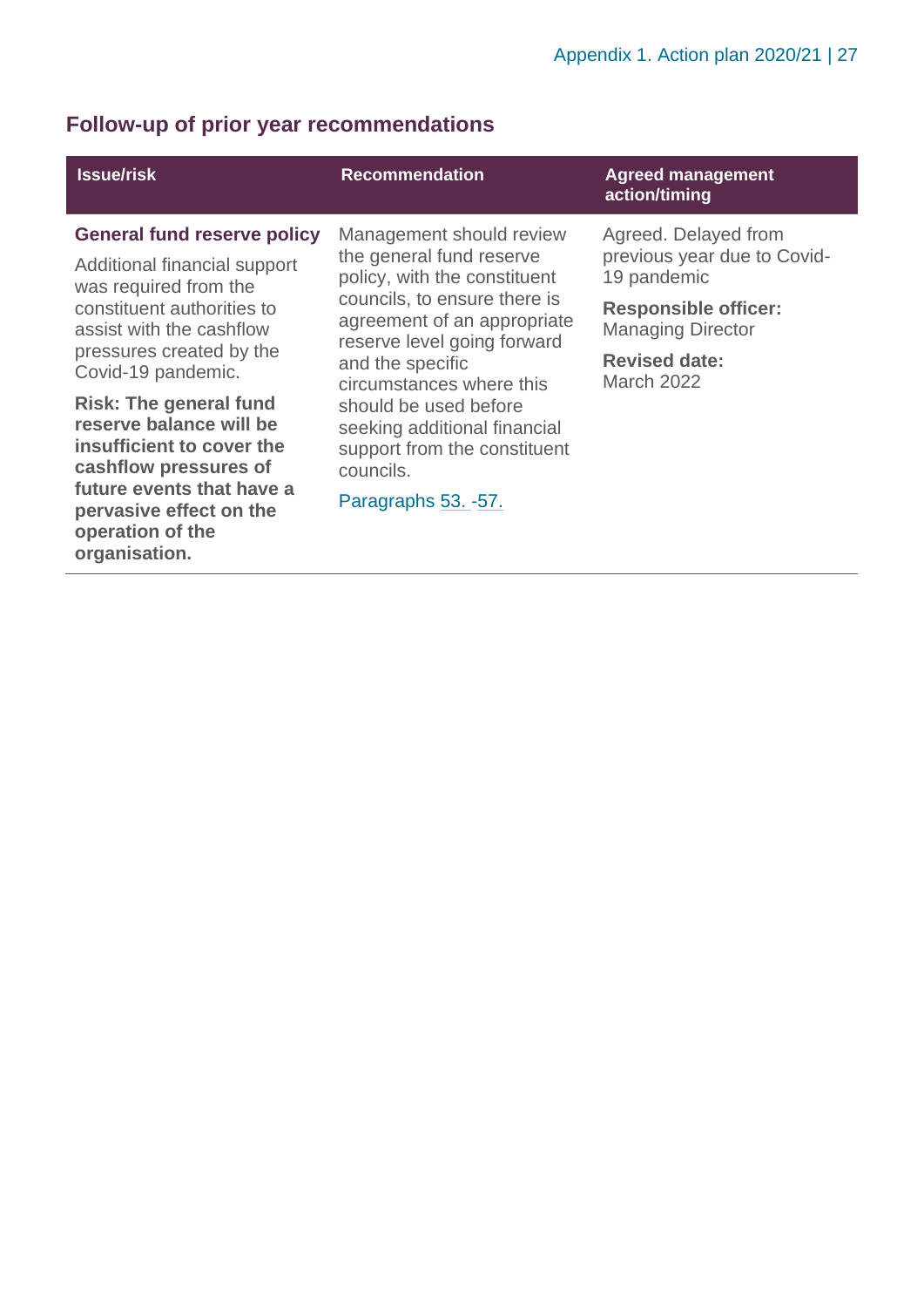## <span id="page-27-0"></span>**Appendix 2. Significant audit risks**

The table below sets out the audit risks we identified during our planning of the 2020/21 audit and how we addressed each risk in arriving at our conclusion. The risks are categorised between those where there is a risk of material misstatement in the financial statements and those relating to our wider responsibility under the [Code of Audit Practice 2016.](http://www.audit-scotland.gov.uk/report/code-of-audit-practice-2016)

#### **Risks of material misstatement in the financial statements**

#### **1. Risk of material misstatement due to fraud caused by the management override of controls**

ISA 240 requires that audit work is planned to consider the risk of fraud, which is presumed to be a significant risk in any audit. This includes consideration of the risk of management override of controls to change the position disclosed in the financial statements.

• Review of the Annual Governance Statement and assurances obtained in support of the statement.

• Detailed testing of journal entries.

• Review of accounting estimates.

• Focussed testing of accruals and prepayments.

• Evaluation of significant transactions that are outside the normal course of business.

#### **Audit risk Assurance procedure Results and conclusions**

• Reviewed the Annual Governance Statement and assurances in support of the statement. No issues identified.

• Journal entries were tested, no indications of management override of controls.

- Judgements and estimations applied were tested to confirm they were appropriate and reasonable. No significant issues were highlighted with the judgements and estimates applied.
- We tested accruals and prepayments and confirmed that income and expenditure was properly accounted for in the financial year.
- We reviewed transactions during the year – no issues highlighted of significant transactions outside the course of business.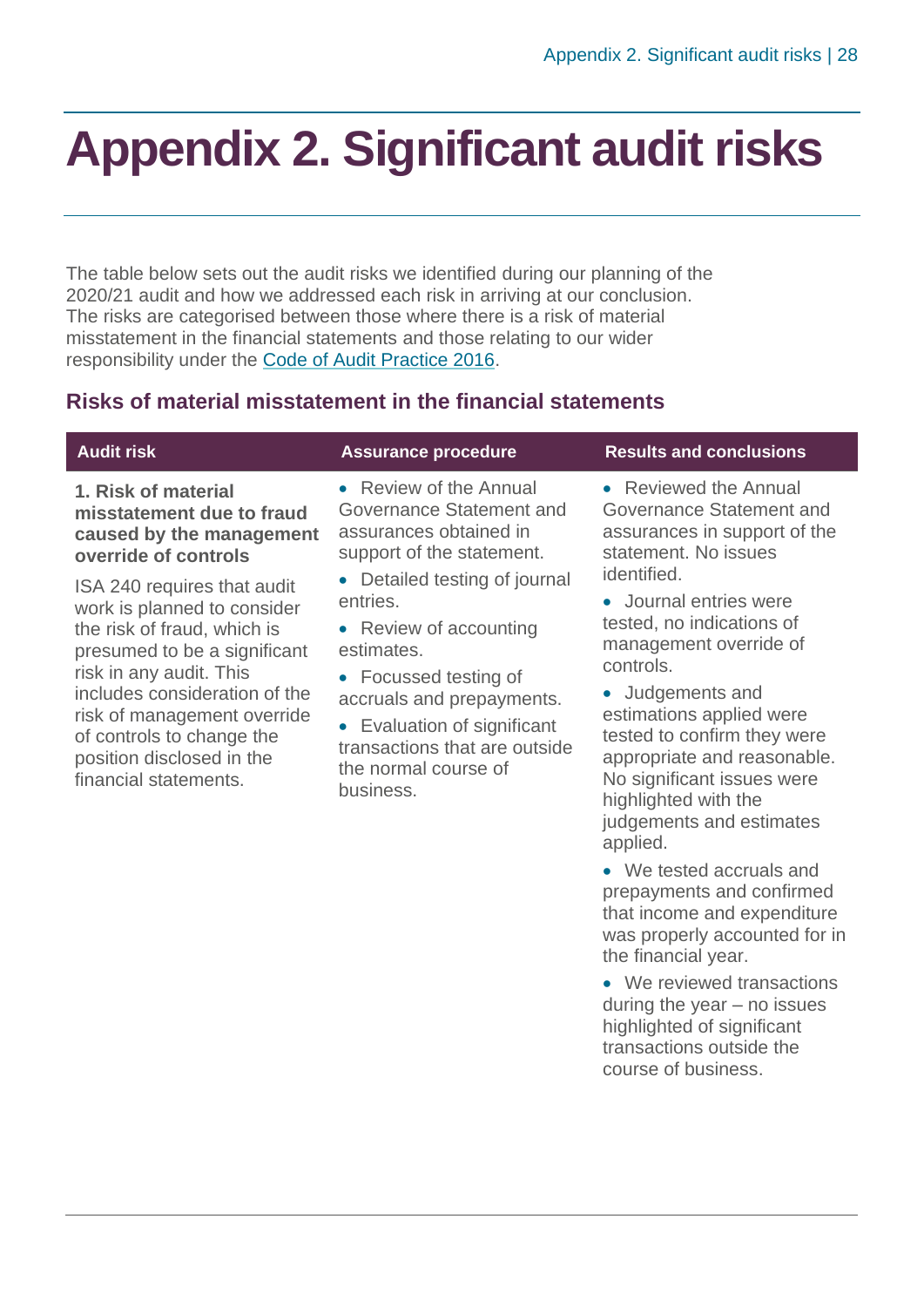#### **2. Risk of material misstatement caused by fraud in revenue recognition**

ISA 240 requires that audit work is planned to consider the risk of fraud over income, which is presumed to be a risk in any audit with significant income streams. There is a risk that income may be materially misstated in the 2020/21 financial statements due to the following significant income streams:

- Income from constituent councils, including standby payments (£72 million in 2019/20)
- Other external income (£4 million in 2019/20)
- Coronavirus Job Retention Scheme income in respect of workers furloughed since 1 April 2020

• Analytical procedures on significant income streams.

• Detailed testing of revenue transactions focussing on the areas of greatest risk.

• Review of budget monitoring reports focussing on significant budget variances.

• Review of accounting treatment of monies received from HMRC under the Coronavirus Job Retention Scheme.

• Review of staff included within the Coronavirus Job Retention Scheme claims.

#### **Audit risk Assurance procedure Results and conclusions**

• We obtained satisfactory explanations and supporting evidence for any significant increases or decreases in income.

• Satisfactory results obtained from our testing of transactions.

• Weaknesses in the budget monitoring and reporting arrangements resulted in the projected outturn reported to the Joint Committee throughout the year being understated (see paragraphs [41.](#page-14-0) [-44. \)](#page-14-1). However, these issues did not impact on the accuracy of the income presented in the annual accounts.

• Our testing confirmed that monies received from HMRC under the Coronavirus Job Retention Scheme were correctly accounted for within the 2020/21 annual accounts.

• Our testing did not identify any instances of Coronavirus Job Retention Scheme claims being submitted for nonfurloughed staff.

#### **3. Risk of material misstatement caused by fraud in expenditure**

The Code of Audit Practice expands the consideration of fraud under ISA 240 to include the risk of fraud over expenditure. There is a risk that expenditure may be materially misstated in the 2020/21 financial statements due to the following significant expenditure streams:

• Construction division (£43 million in 2019/20)

• Analytical procedures on significant expenditure streams.

- Detailed testing of expenditure transactions, including cut-off testing, focussing on the areas of greatest risk.
- Review of budget monitoring reports focussing on significant budget variances.

• Audit work on the National Fraud Initiative matches.

- We obtained satisfactory explanations and supporting evidence for any significant increases or decreases in expenditure.
- Satisfactory results obtained from our testing of transactions.

• Weaknesses in the budget monitoring and reporting arrangements resulted in the projected outturn reported to the Joint Committee throughout the year being understated (see paragraphs [41.](#page-14-0) [-44. \)](#page-14-1). However, these issues did not impact on the accuracy of the expenditure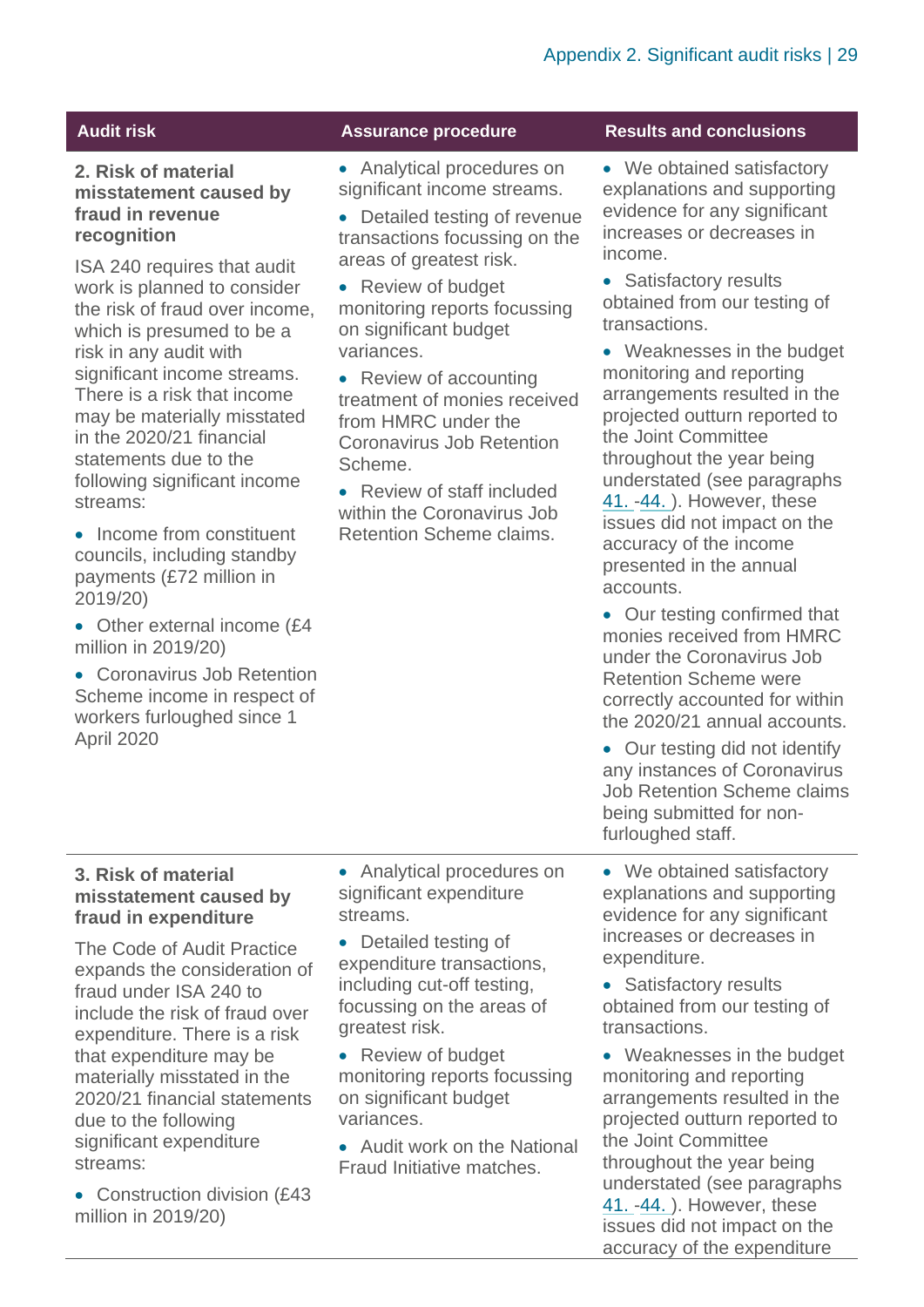| <b>Audit risk</b>                                                                                                                                                                                                                                                                                                                                                                                                                                                                                                                                                                                                                                                                                                                                                                                                                               | <b>Assurance procedure</b>                                                                                                                                                                                                                                                                                                                                                                                                                                                                                                                                                                                                                                                                                                                                                                                      | <b>Results and conclusions</b>                                                                                                                                                                                                                                                                                                                                                                                                                                                                                                                                                                                                                                                                                                                                                                                                                                                                          |
|-------------------------------------------------------------------------------------------------------------------------------------------------------------------------------------------------------------------------------------------------------------------------------------------------------------------------------------------------------------------------------------------------------------------------------------------------------------------------------------------------------------------------------------------------------------------------------------------------------------------------------------------------------------------------------------------------------------------------------------------------------------------------------------------------------------------------------------------------|-----------------------------------------------------------------------------------------------------------------------------------------------------------------------------------------------------------------------------------------------------------------------------------------------------------------------------------------------------------------------------------------------------------------------------------------------------------------------------------------------------------------------------------------------------------------------------------------------------------------------------------------------------------------------------------------------------------------------------------------------------------------------------------------------------------------|---------------------------------------------------------------------------------------------------------------------------------------------------------------------------------------------------------------------------------------------------------------------------------------------------------------------------------------------------------------------------------------------------------------------------------------------------------------------------------------------------------------------------------------------------------------------------------------------------------------------------------------------------------------------------------------------------------------------------------------------------------------------------------------------------------------------------------------------------------------------------------------------------------|
| • Facilities division (£37<br>million in 2019/20)                                                                                                                                                                                                                                                                                                                                                                                                                                                                                                                                                                                                                                                                                                                                                                                               |                                                                                                                                                                                                                                                                                                                                                                                                                                                                                                                                                                                                                                                                                                                                                                                                                 | presented in the annual<br>accounts.<br>• Our work to date has not<br>identified any instances of<br>fraud through the current NFI<br>exercise.                                                                                                                                                                                                                                                                                                                                                                                                                                                                                                                                                                                                                                                                                                                                                         |
| <b>4. Estimations and</b><br>judgements<br>There is a significant degree<br>of estimation and judgement<br>in the measurement and<br>valuation of some material<br>account areas, including:<br>• The value of the pension<br>liability (£28 million at 31<br>March 2020) is an estimate<br>based on information<br>provided by management and<br>actuarial assumptions.<br>• The value of provisions (£1)<br>million at 31 March 2020) is<br>based on management's<br>assessment of the value and<br>probability of potential future<br>outflows.<br>• The value of the<br>accumulated absences<br>accrual (£1 million as at 31<br>March 2020) is based on<br>management's assessment<br>of the value of potential future<br>outflows.<br>This subjectivity represents<br>an increased risk of<br>misstatement in the financial<br>statements. | • Review of the work of the<br>actuary, including<br>consideration of the<br>appropriateness of the<br>actuarial assumptions used.<br>Review of procedures for<br>ensuring actuarial valuations<br>provided are appropriate and<br>include assumptions relating<br>to relevant legal rulings.<br>Confirm pension<br>$\bullet$<br>valuations in actuarial report<br>are correctly reflected in the<br>2020/21 accounts.<br>• Review the basis of<br>provisions recognised,<br>including detailed testing to<br>source documentation where<br>required.<br>Review the basis and<br>$\bullet$<br>calculation of any obligations<br>related to outstanding legal<br>claims.<br>• Review the process in<br>place for calculating the<br>accumulated absences<br>accrual and the accuracy of<br>detailed calculation. | • We assessed the reliability<br>of the actuary and reviewed<br>their work. No issues were<br>noted.<br>• We assessed the actuarial<br>valuations provided to ensure<br>assumptions relating to<br>relevant legal rulings were<br>included.<br>• Pension disclosures<br>agreed in full to information<br>from actuaries, or to financial<br>records where applicable.<br>• Reviewed provisions<br>disclosed within the accounts<br>to ensure appropriateness<br>and confirmed to supporting<br>evidence.<br>• Confirmed during the audit<br>that there are no obligations<br>related to outstanding legal<br>claims that require to be<br>recognised or disclosed<br>within the 2020/21 annual<br>accounts.<br>• During our testing of the<br>holiday pay accrual we<br>identified that the figure in the<br>unaudited accounts had been<br>understated by £0.100<br>million.<br>(Point 3 in Exhibit 2) |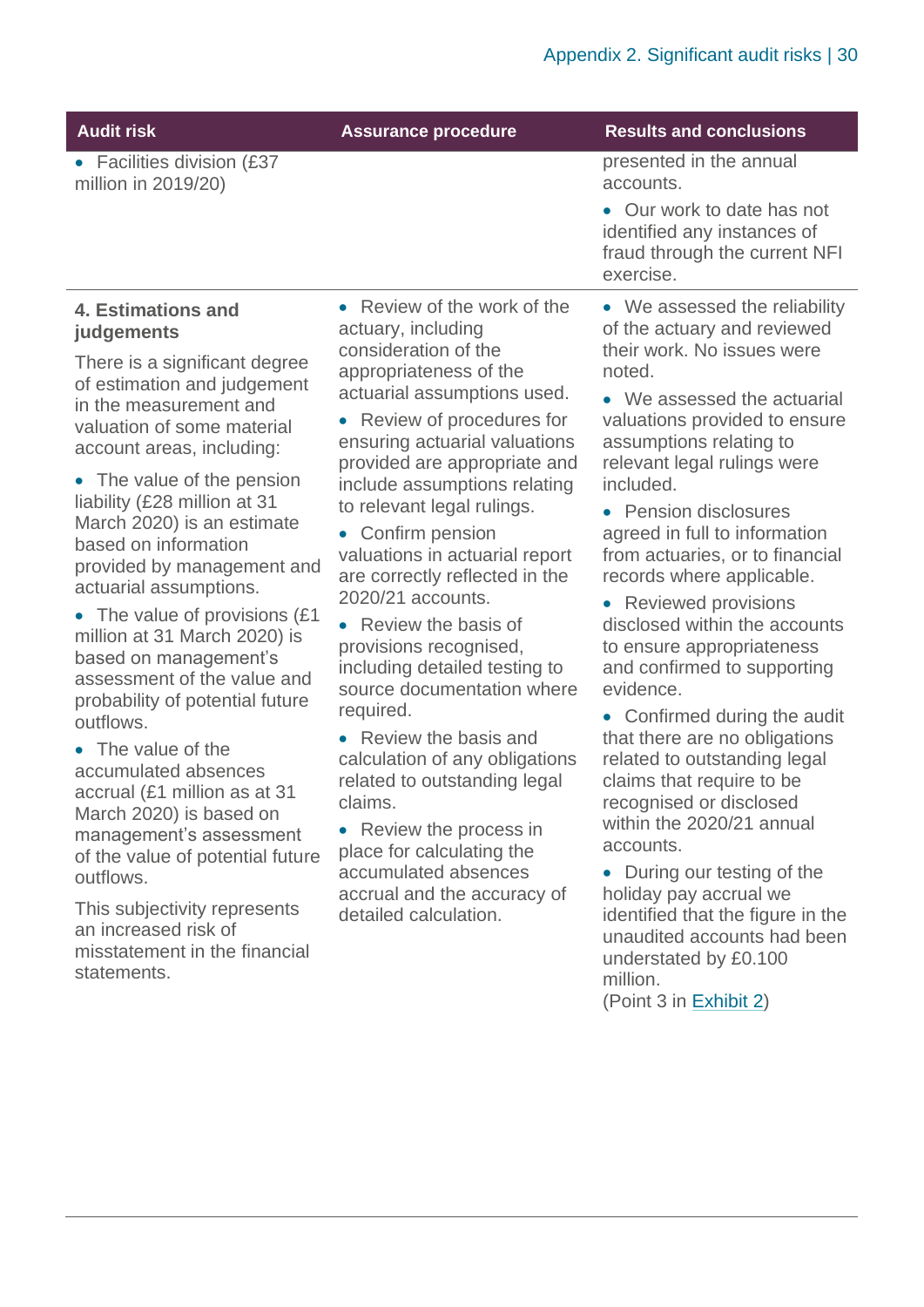#### **5. Significant Trading Operations**

Tayside Contracts has a duty under section 10 of the Local Government in Scotland Act 2003 to conduct each of its significant trading operations so that income is not less than expenditure over each three-year period.

As has been the case in recent years, it is likely that the inclusion of the IAS19 pension costs will result in the two trading divisions, Construction and Facilities Services, failing to achieve the prescribed financial objective of attaining a breakeven position over the three-year period 2018/19 to 2020/21.

• Review the three-year position reported at 31 March 2021.

• Report any failure to achieve the prescribed financial objective for the Construction or Facilities Division within our 2020/21 independent auditor's report.

#### **Audit risk Assurance procedure Results and conclusions**

• Due to the inclusion of IAS 19 pension costs, the two trading divisions, Construction and Facilities Services, failed to achieve this prescribed financial objective of attaining a breakeven position over the three-year period 2018/19 to 2020/21. This has been highlighted in a 'failure to achieve a prescribed financial objective' paragraph in our audit opinion.

(Point 1 in [Exhibit](#page-9-0) 2)

#### **Risks identified from the auditor's wider responsibility under the Code of Audit Practice**

| <b>Audit risk</b>                                                                                                                                                                                                                                                                                                                                                                                 | <b>Assurance procedure</b>                                                                                                                                                                                                               | <b>Results and conclusions</b>                                                                                                                                                                                                                                                                                                                                                                                                                                                                                                                    |
|---------------------------------------------------------------------------------------------------------------------------------------------------------------------------------------------------------------------------------------------------------------------------------------------------------------------------------------------------------------------------------------------------|------------------------------------------------------------------------------------------------------------------------------------------------------------------------------------------------------------------------------------------|---------------------------------------------------------------------------------------------------------------------------------------------------------------------------------------------------------------------------------------------------------------------------------------------------------------------------------------------------------------------------------------------------------------------------------------------------------------------------------------------------------------------------------------------------|
| 6. Financial sustainability<br>The Covid-19 pandemic has<br>reduced Tayside Contract's<br>ability to generate income<br>during 2020/21, particularly<br>within the facilities division.<br>There is a risk that the<br>continuing restrictions on the<br>operation of areas of the<br>business will impact upon the<br>longer term financial health<br>and sustainability of the<br>organisation. | • Continue to monitor the<br>financial position throughout<br>the year, including additional<br>financial support provided by<br>constituent councils.<br>• Review 2021/22 budget<br>setting decisions and future<br>income projections. | • As outlined in section 3 of<br>this report, the ongoing<br>financial impact of the Covid-<br>19 pandemic will place<br>additional pressure on the<br>budget of Tayside Contracts<br>in future years. Tayside<br>Contracts and the constituent<br>councils should continue to<br>work together to identify<br>savings and efficiencies that<br>can be delivered across all<br>activities undertaken by the<br>organisation. This will ensure<br>a coordinated approach that<br>delivers benefits for all three<br>councils and the public purse. |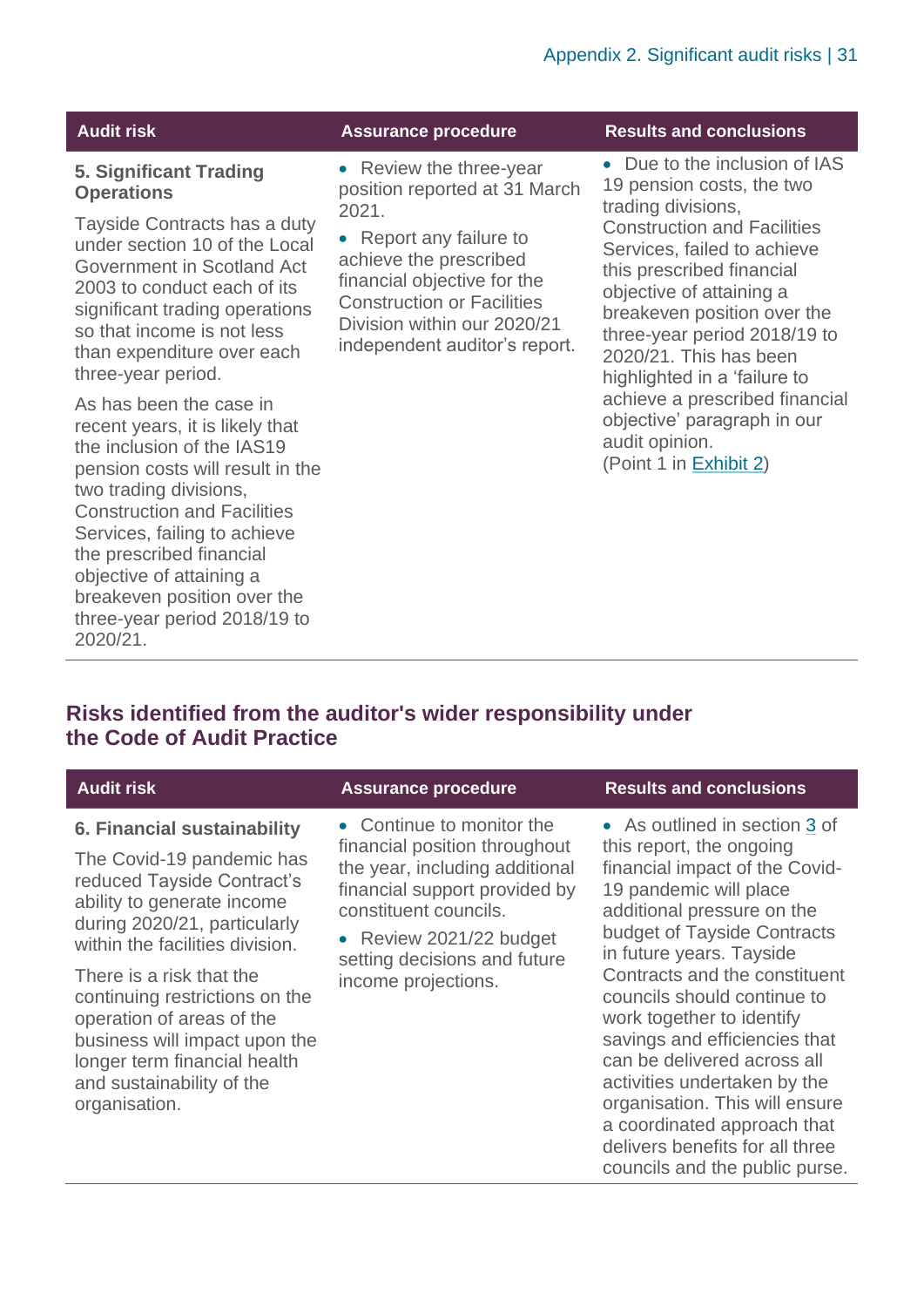## <span id="page-31-0"></span>**Appendix 3. Summary of 2020/21 national reports**

April [Affordable housing](https://www.audit-scotland.gov.uk/report/affordable-housing)

**June** [Highlands and Islands Enterprise: Management of Cairngorm mountain and](https://www.audit-scotland.gov.uk/report/highlands-and-islands-enterprise-management-of-cairngorm-mountain-and-funicular-railway)  [funicular railway](https://www.audit-scotland.gov.uk/report/highlands-and-islands-enterprise-management-of-cairngorm-mountain-and-funicular-railway)

[Local government in Scotland Overview 2020](https://www.audit-scotland.gov.uk/report/local-government-in-scotland-overview-2020)

July [The National Fraud Initiative in Scotland 2018/19](https://www.audit-scotland.gov.uk/report/the-national-fraud-initiative-in-scotland-201819)

**January** [Digital progress in local government](https://www.audit-scotland.gov.uk/report/digital-progress-in-local-government) [Local government in Scotland: Financial overview 2019/20](https://www.audit-scotland.gov.uk/report/local-government-in-scotland-financial-overview-201920)

February [NHS in Scotland 2020](https://www.audit-scotland.gov.uk/report/nhs-in-scotland-2020)

March [Improving outcomes for young people through school education](https://www.audit-scotland.gov.uk/report/improving-outcomes-for-young-people-through-school-education)